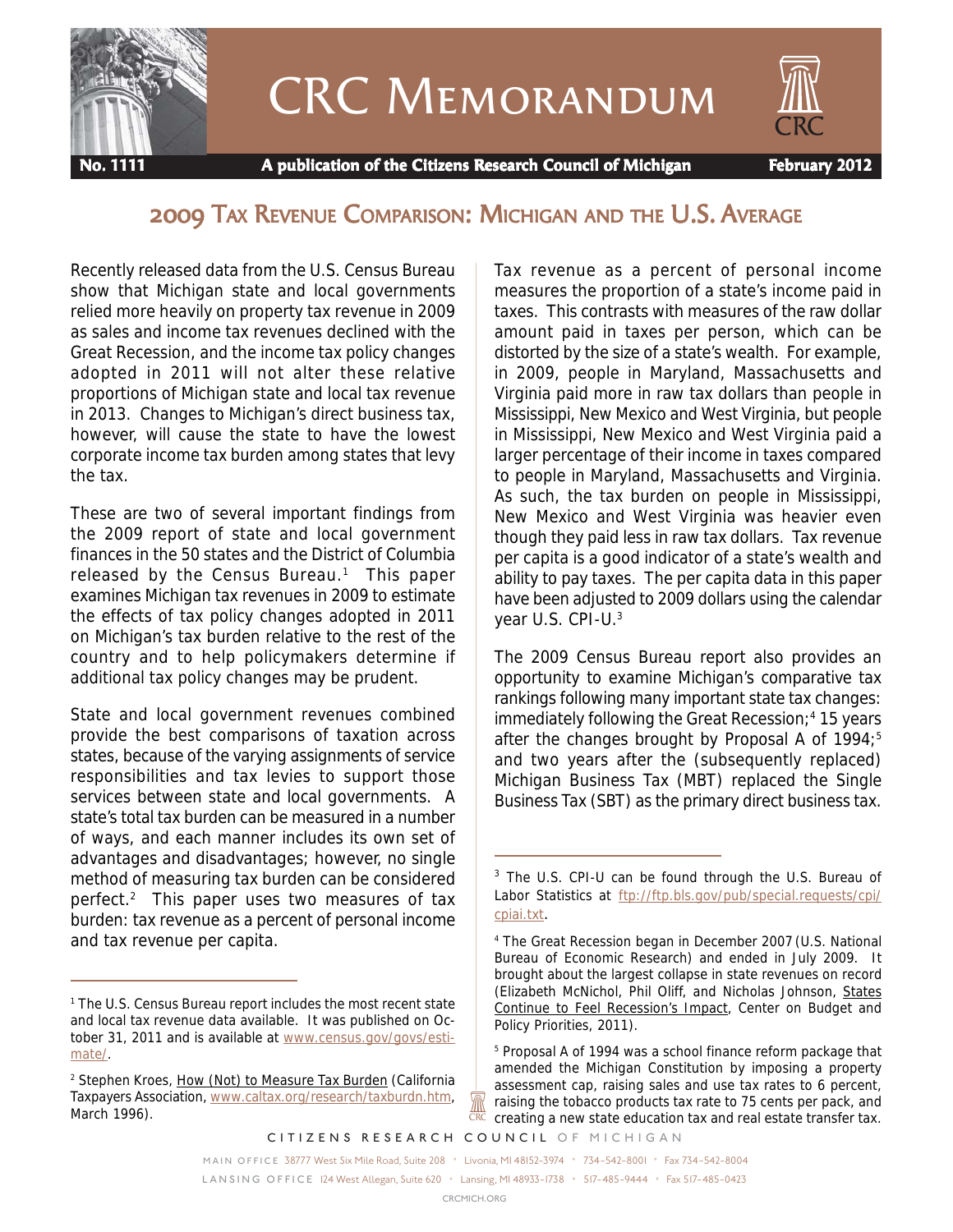## **The Michigan Business Tax**

The Single Business Tax (SBT) was a value-added tax that replaced seven state business and property taxes and one local property tax in 1975. It was replaced by the Michigan Business Tax in 2007. The Michigan Business Tax (MBT), which was in effect from January 2008 through December 2011, was comprised of two components, an income tax and a modified gross receipts tax. Both components applied to all businesses with activity in Michigan and gross receipts exceeding \$350,000 sourced to Michigan.\* For businesses that operated entirely within Michigan, the income and modified gross receipts tax bases were allocated entirely to Michigan. For businesses that operated in multiple states, the income and modified gross receipts tax bases were allocated in proportion to sales in Michigan. Exemptions were allowed for agricultural producers and others, and credits were allowed for 35 percent of taxes paid on industrial personal property and 0.37 percent of compensation paid in Michigan, among others. The Census Bureau allocated 30 percent of the MBT revenue to its designation of corporate income taxes and 70 percent of MBT revenue to its designation of general sales taxes. Based on the Census Bureau's assignment, it was expected that adoption of the Michigan Business Tax would cause a decline in Michigan's corporate and property tax burdens as reported in the Census data and a rise in general sales tax burden in 2009, because the SBT had been allocated entirely as a corporate income tax.

\* Insurance companies and financial institutions are subject to different taxes under the MBT. For more information see CRC's Outline of the Michigan Tax System.

June 2009 marked the end of the worst post-World War II national recession. Its effect on state and local tax revenue is a major story behind the 2009 tax rankings and will be discussed throughout this paper.

Declines in total personal income as a result of Michigan's "single state recession" that began in the early 2000s and continued through the Great Recession played a major role in state and local government finances. Since 1979, the U.S. average for personal income had been growing faster than Michigan's personal income. Around the turn of the century the difference in growth became even more



#### **CRC BOARD OF DIRECTORS**

**AN** 

JEFFREY D. BERGERON, Chair TERENCE M. DONNELLY, Vice Chair ALEKSANDRA A. MIZIOLEK, Treasurer MICHAEL G. BICKERS BETH CHAPPELL MARK A. DAVIDOFF RANDALL W. EBERTS

DAVID O. EGNER LAURA FOURNIER EUGENE A. GARGARO, JR. JOHN J. GASPAROVIC INGRID A. GREGG MARYBETH S. HOWE NICK A. KHOURI

DANIEL T. LIS SARAH L. MCCLELLAND MICHAEL P. MCGEE JIM MURRAY CATHY NASH PAUL R. OBERMEYER KEVIN PROKOP

LYNDA ROSSI JERRY E. RUSH MICHAEL A. SEMANCO TERENCE A. THOMAS, SR. KENT J. VANA THEODORE J. VOGEL JEFFREY P. GUILFOYLE, President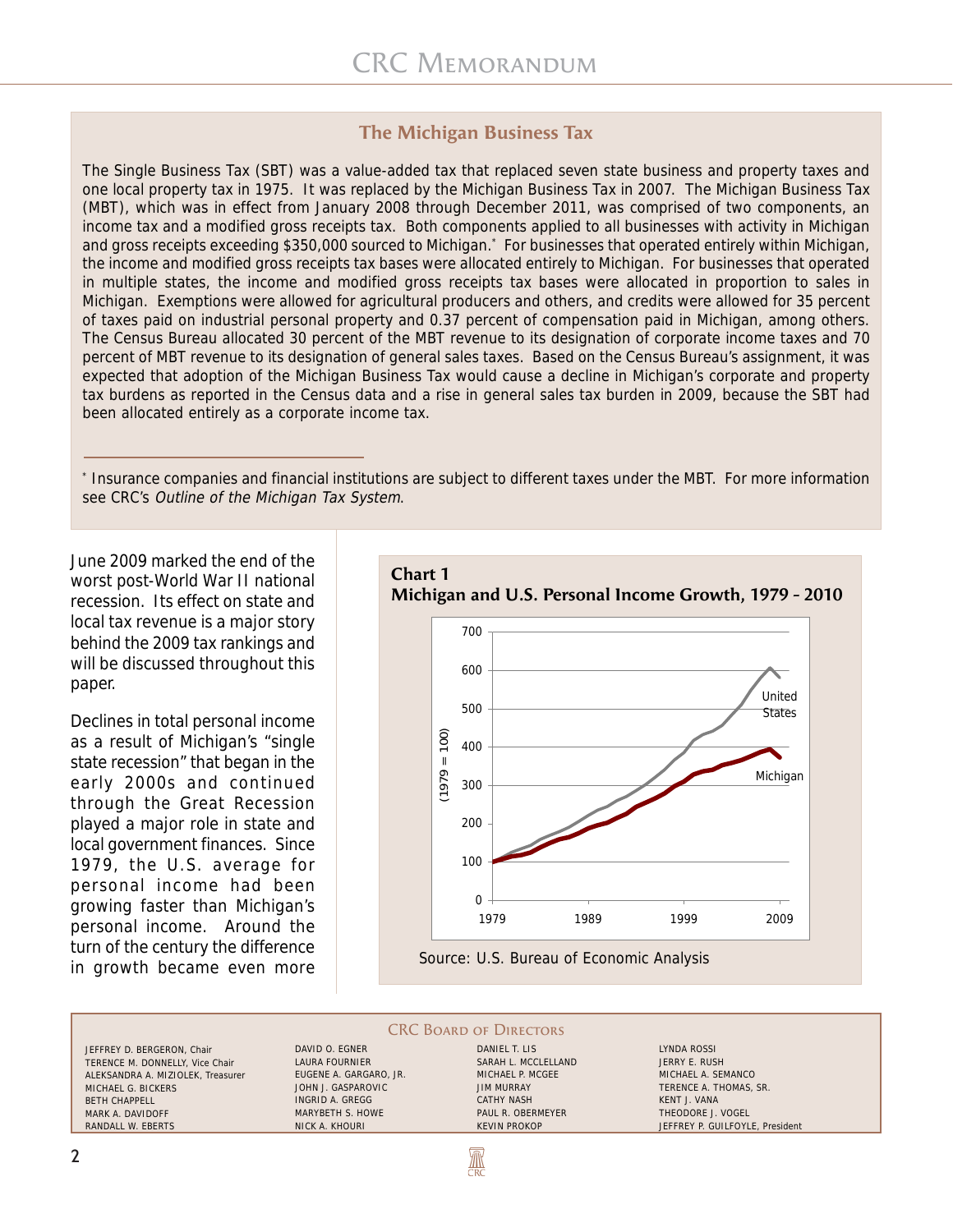pronounced. Between 1999 and 2004, Michigan's personal income6 grew by 15.9 percent while the country's personal income grew by 25.6 percent. Even before the Great Recession, Michigan's personal income was growing at a slower rate than the rest of the country.

Between 2004 and 2009, Michigan's personal income grew

With 2009 total state and local tax revenues of \$3,627 per capita, Michigan ranked 32nd highest in the nation; Michigan's total state and local tax revenue of \$108.22 per \$1,000 of personal income ranked 18th highest in the nation. (See **Table 1**.)

by only 3.9 percent while the country's personal income grew by 20 percent. (See **Chart 1**.) The Great Recession negatively affected personal income growth for both Michigan and the rest of the country between 2008 and 2009, but the impact on Michigan was greater because its economy was already challenged.

In general, income tax revenues are highly elastic (meaning they tend to change by a greater percentage than personal income), sales tax revenues are less elastic than income tax

## **Total Taxes**

From 1979 to 2008, Michigan state and local tax revenues per \$1,000 of personal income fell relative to the U.S. average, but in 2009, they rose slightly. The increase is a result of Michigan's economy faring worse than the national economy in 2009. Michigan's

revenues, and property tax revenues are relatively inelastic. Michigan's heavy reliance on property tax revenue meant that its state and local tax revenues did not decline as fast as personal income between 2008 and 2009. As a result, even without any other change, the more pronounced reduction of personal income in Michigan means that Michigan's 2009 state and local tax revenue as a percent of personal income rose relative to the U.S. average and its tax revenue per capita fell relative to the U.S. average.

personal income (the denominator in the ratio) fell by a greater percentage than national personal income, thereby affecting its standing relative to the U.S. average. However, this change in its standing relative to the U.S. average did not cause Michigan's

## **Table 1**

**Michigan Total State and Local Government Tax Collections as Percent of U.S. Average**

|      |                            |                                | Per Capita                                |                    | Per \$1,000 Personal Income |                    |                                           |                    |  |  |  |  |
|------|----------------------------|--------------------------------|-------------------------------------------|--------------------|-----------------------------|--------------------|-------------------------------------------|--------------------|--|--|--|--|
| Year | U.S.<br>Amount<br>(2009\$) | Michigan<br>Amount<br>$(2009\$ | Michigan as<br>Percent of<br>U.S. Average | Michigan's<br>Rank | U.S.<br>Amount              | Michigan<br>Amount | Michigan as<br>Percent of<br>U.S. Average | Michigan's<br>Rank |  |  |  |  |
| 1979 | \$2,704                    | \$3,088                        | 114.19%                                   | 9                  | \$100.13                    | \$108.51           | 108.37%                                   | 13                 |  |  |  |  |
| 1989 | \$3,287                    | \$3,452                        | 105.03%                                   | 14                 | \$103.23                    | \$110.41           | 106.95%                                   | 11                 |  |  |  |  |
| 1999 | \$3,761                    | \$3,891                        | 103.45%                                   | 16                 | \$103.08                    | \$108.46           | 105.22%                                   | 14                 |  |  |  |  |
| 2004 | \$3,920                    | \$3,781                        | 96.47%                                    | 25                 | \$101.78                    | \$104.80           | 102.97%                                   | 16                 |  |  |  |  |
| 2008 | \$4,361                    | \$3,772                        | 86.48%                                    | 30                 | \$106.89                    | \$107.28           | 100.36%                                   | 18                 |  |  |  |  |
| 2009 | \$4,144                    | \$3,627                        | 87.52%                                    | 32                 | \$106.69                    | \$108.22           | 101.44%                                   | 18                 |  |  |  |  |

Sources: Population data are from intercensal estimates by the U.S. Census Bureau obtained from the U.S. Bureau of Economic Analysis. Personal income data are from the U.S. Bureau of Economic Analysis.

Data for years prior to 2009 were revised after the CRC published its last tax comparison report in 2006. As a result, findings in this report do not necessarily match the findings from the 2006 report.

Per capita amounts have been adjusted to 2009 dollars using the calendar year U.S. CPI-U.

<sup>6</sup> Personal income figures are from the U.S. Bureau of Economic Analysis. These figures are for calendar years, not fiscal years.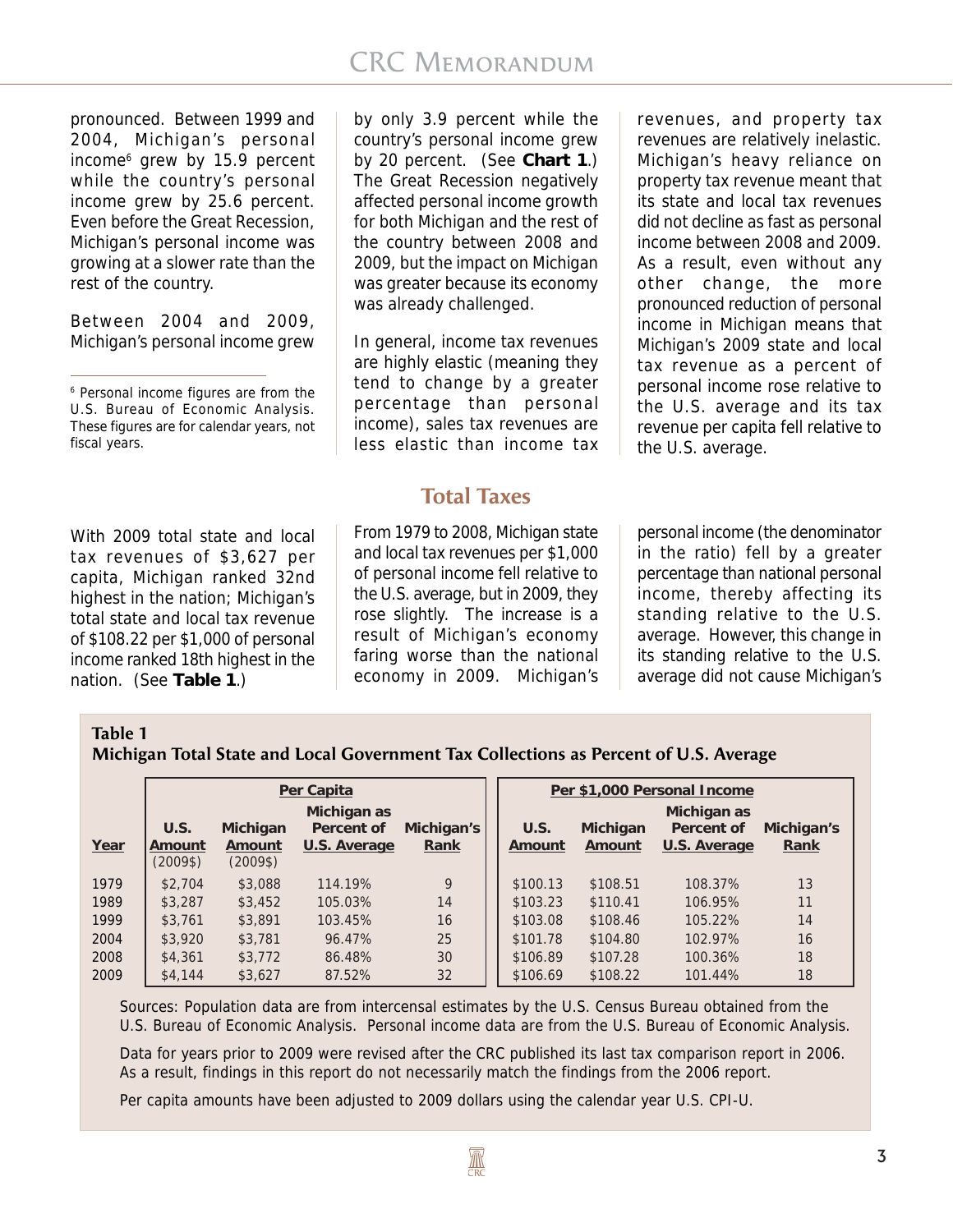comparative tax ranking per \$1,000 of personal income to change from 2008 to 2009.

Similarly, Michigan's population loss during the second half of the last decade (when the rest of the nation gained population) affected its per-capita tax collection measure slightly differently than the U.S. average. **Chart 2** shows population growth in the U.S. and Michigan from 1979 to 2009. In Michigan's case, the difference in population growth between the state and the rest of the country was larger than the difference in tax revenue growth between the two, which caused tax revenues per capita to increase relative to the rest of the country. The difference in tax revenue growth was less pronounced than the difference in population growth because of an increase in the individual

**Chart 2 Michigan and U.S. Population Growth, 1979 - 2009**



income tax rate in 2007 and the adoption of the MBT in 2008. It is also likely that the people who were leaving the state had not

been contributing as much in tax revenue as the people who stayed, so while the population declined, tax revenue did not

#### **Map 1**

**State and Local Government Tax Revenue per Capita as a Percentage of U.S. Average, 2009, by Ranking**

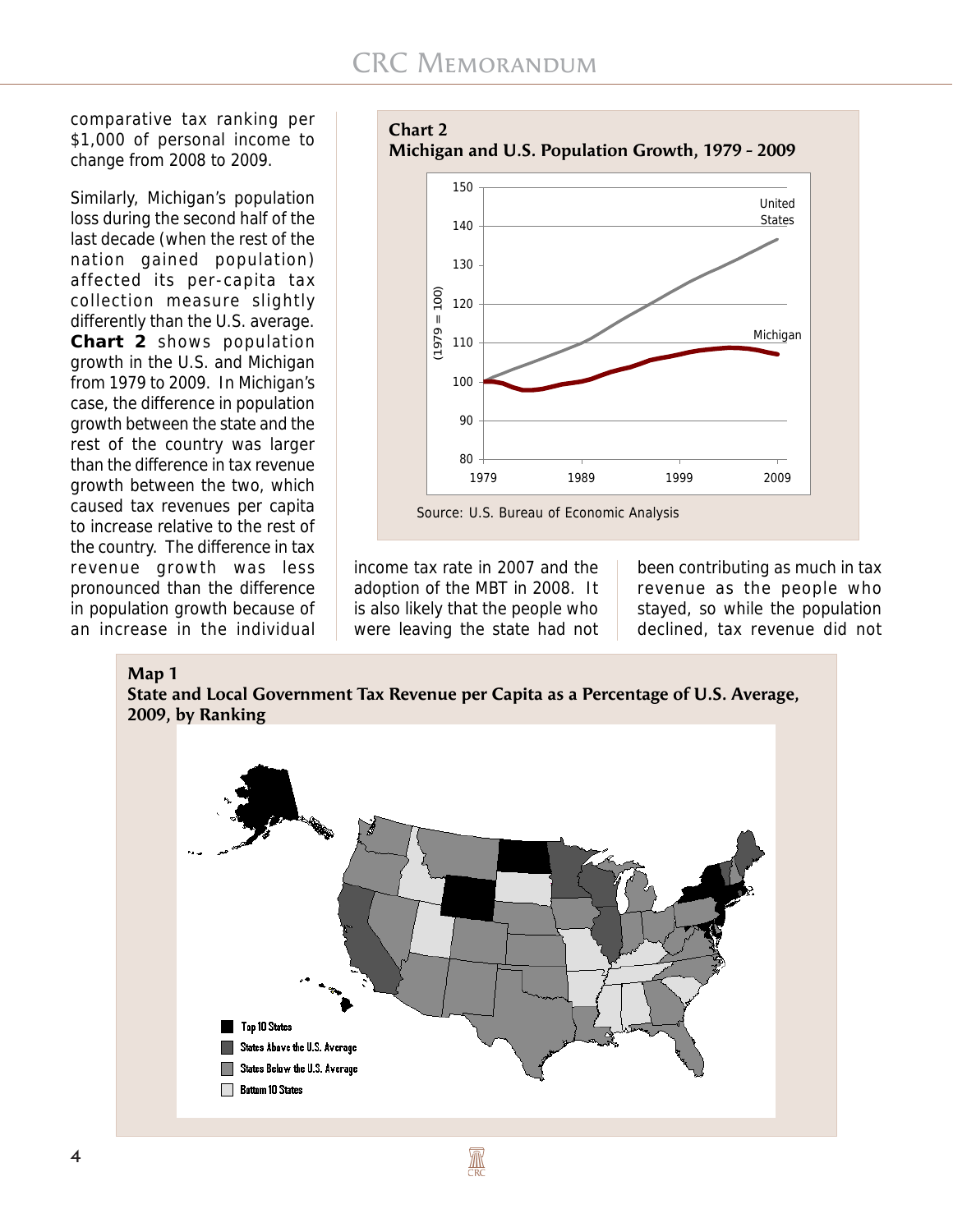decline as greatly. This would be the case if the people leaving the state were mostly students, elderly or unemployed. (See **Chart 3**.)

Comparisons of Michigan's per capita state and local tax revenues with the rest of the nation showed Michigan to be similar to Colorado, Florida, Indiana, Montana, Texas and West Virginia. (See **Appendix A**.) The New England and Mid-Atlantic states tended to have relatively high tax burdens. Alaska, North Dakota, and Wyoming also had high per capita tax burdens. Many of the Southern states had the lowest tax burdens. (See **Map 1**.)

Comparisons of Michigan tax revenues per \$1,000 of personal income with the rest of the nation showed Michigan to be similar to Connecticut, Illinois, Louisiana, Minnesota, Ohio and New Mexico. (See **Appendix A**.) The New England and Midwest states tended to have relatively high tax burdens. The lowest tax burdens were evenly distributed throughout the country. (See **Map 2**.) Alaska, New York, and Wyoming ranked high in both measures of tax burden; Alaska and Wyoming benefited greatly from their taxation of oil and gas companies. (See **Charts 3** and **4**.)

Individual and corporate income tax policy changes in 2011 (to be

described in more detail later in the paper) will slightly decrease Michigan's overall tax burden relative to the rest of the country. If estimated individual and corporate income tax revenues in fiscal year 2013 are substituted for 2009 tax revenues, leaving property, sales (without MBT revenue assignment) and other tax revenue unchanged, Michigan's tax burden per \$1,000 of personal income would rank 20th highest (0.3 percent above the U.S. average) and its tax burden per capita would rank 32nd highest (13 percent below the U.S. average) in 2013, compared to 18th and 32nd highest, respectively, in 2009.

## **Chart 3 State and Local Government Tax Revenue per Capita as a Percentage of U.S. Average, 2009**



Source: U.S. Census Bureau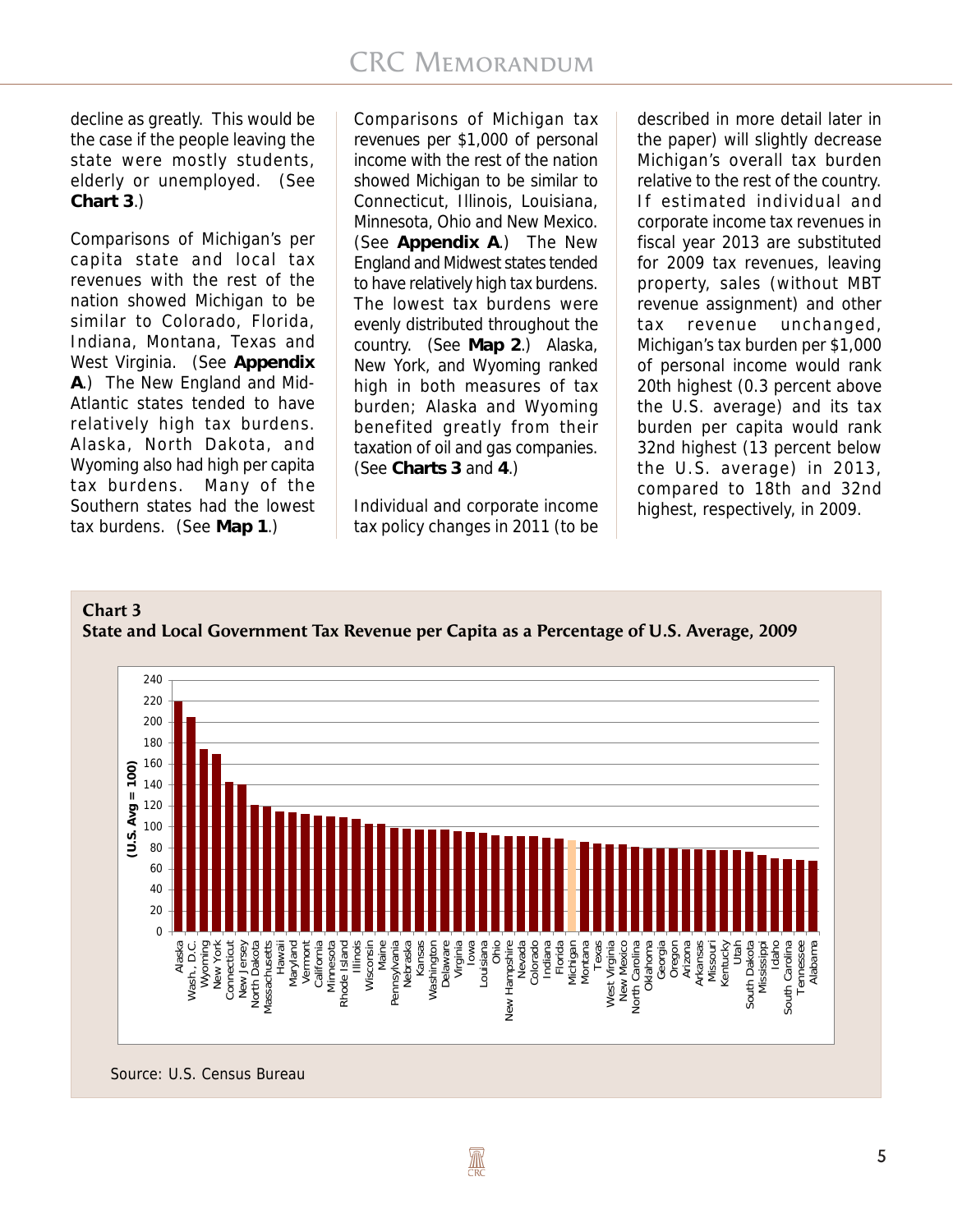

**State and Local Government Tax Revenue per \$1,000 of Personal Income as a Percentage of U.S. Average, 2009, by Ranking**



## **Chart 4**

**State and Local Government Tax Revenue per \$1,000 of Personal Income as Percentage of U.S. Average, 2009**



Source: U.S. Census Bureau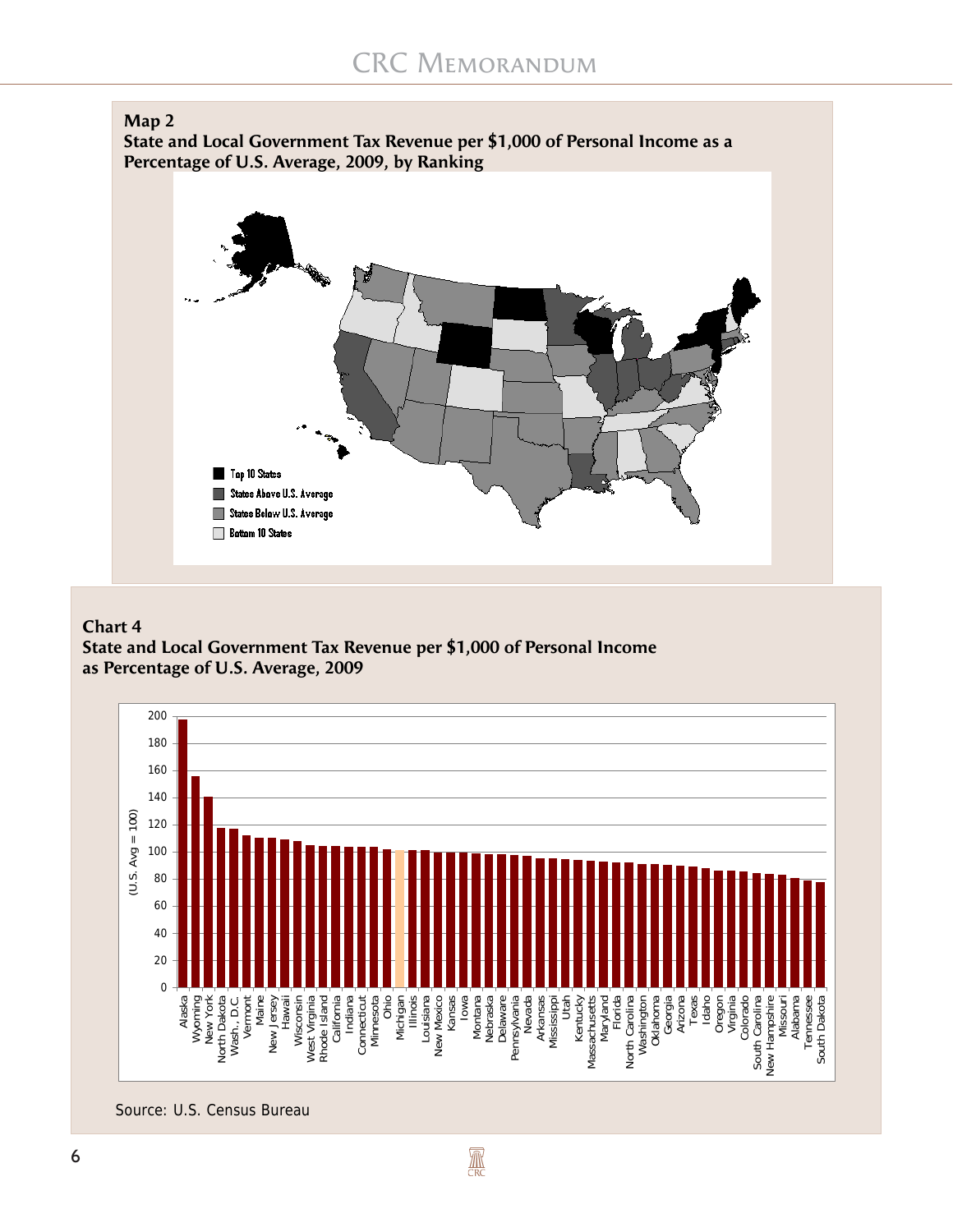## **Composition of the Tax System**

Economists have long compared the ideal tax system to a threelegged stool, where each leg is of equal length. The tax system works optimally when revenues from the three major tax sources – property, income, and sales – contribute roughly equal shares to the total, which minimizes the distortionary effect on the economy and the deadweight loss (i.e., the cost to society from tax inefficiencies). However, there may be other factors that influence a state's tax composition. For example, Florida is a tourismheavy state so it can presumably forgo an individual income tax to rely more heavily on sales taxes paid largely by tourists, effectively exporting some of the tax burden that would otherwise be borne by residents. Alaska exports its tax burden through oil and gas production severance taxes.

In 2009, Michigan state and local governments collected 95 percent of their own-source tax revenues from the three major taxes – property, sales, and income. The balance of tax revenue came from other tax levies, such as motor vehicle licenses, alcoholic beverage licenses, hunting and fishing licenses, and the severance tax. Revenues from these other tax sources have historically contributed a smaller proportion of the total in Michigan than in the U.S. average.

Michigan's reliance on the three major taxes continues to evolve. Michigan had a relatively balanced tax system 30 years ago, with sales taxes contributing a slightly lesser share of the total than property and income taxes. The mix of tax revenue in 1999 reflected the structural changes of Proposal A of 1994; property tax revenues made up a much smaller proportion of the total, and sales tax revenues contributed a greater proportion. In 2004, sales and property taxes contributed roughly equal shares of the total, with property taxes nearly returning to the share they contributed prior to 1994. The proportion of income taxes declined from 1999 to 2004 in part due to a drop in the tax rate from

4.4 percent in tax year 1999 to 3.95 percent for tax year 2004.

In 2008, property taxes continued to be an increasing proportion of the mix, while sales and income taxes remained relatively steady and other taxes declined. In 2009, property and sales taxes increased their share of total taxes, while the share of income taxes declined substantially. (See **Table 2**.) The decline in income tax revenue was severe enough to more than offset an individual income tax rate increase in 2007, but was only partially the result of personal income reductions in Michigan during the 2000s. The decline in income tax revenue was significantly overstated by the Census Bureau report because the Census Bureau assigned only 30 percent of MBT revenue to the corporate income tax. Likewise, the sales tax proportion was drastically inflated, because 70 percent of MBT revenue was assigned to the general sales tax to account for the gross receipts component of the tax.

| Table 2                                                                      |  |
|------------------------------------------------------------------------------|--|
| Michigan's Distribution of Taxes as a Percent of Total State and Local Taxes |  |

| Year                                                            | Property | <b>Sales</b> | Income | Other |
|-----------------------------------------------------------------|----------|--------------|--------|-------|
| 1979                                                            | 35.81%   | 26.96%       | 32.66% | 4.58% |
| 1989                                                            | 38.38%   | 23.74%       | 32.78% | 5.11% |
| 1999                                                            | 29.46%   | 31.27%       | 33.07% | 6.20% |
| 2004                                                            | 35.78%   | 33.05%       | 24.50% | 6.66% |
| 2008                                                            | 37.55%   | 32.38%       | 25.02% | 5.05% |
| 2009                                                            | 40.13%   | 35.53%       | 19.43% | 4.92% |
| 2009 U.S. Avg.                                                  | 33.35%   | 34.10%       | 24.89% | 7.65% |
| Source: U.S. Bureau of Economic Analysis and U.S. Census Bureau |          |              |        |       |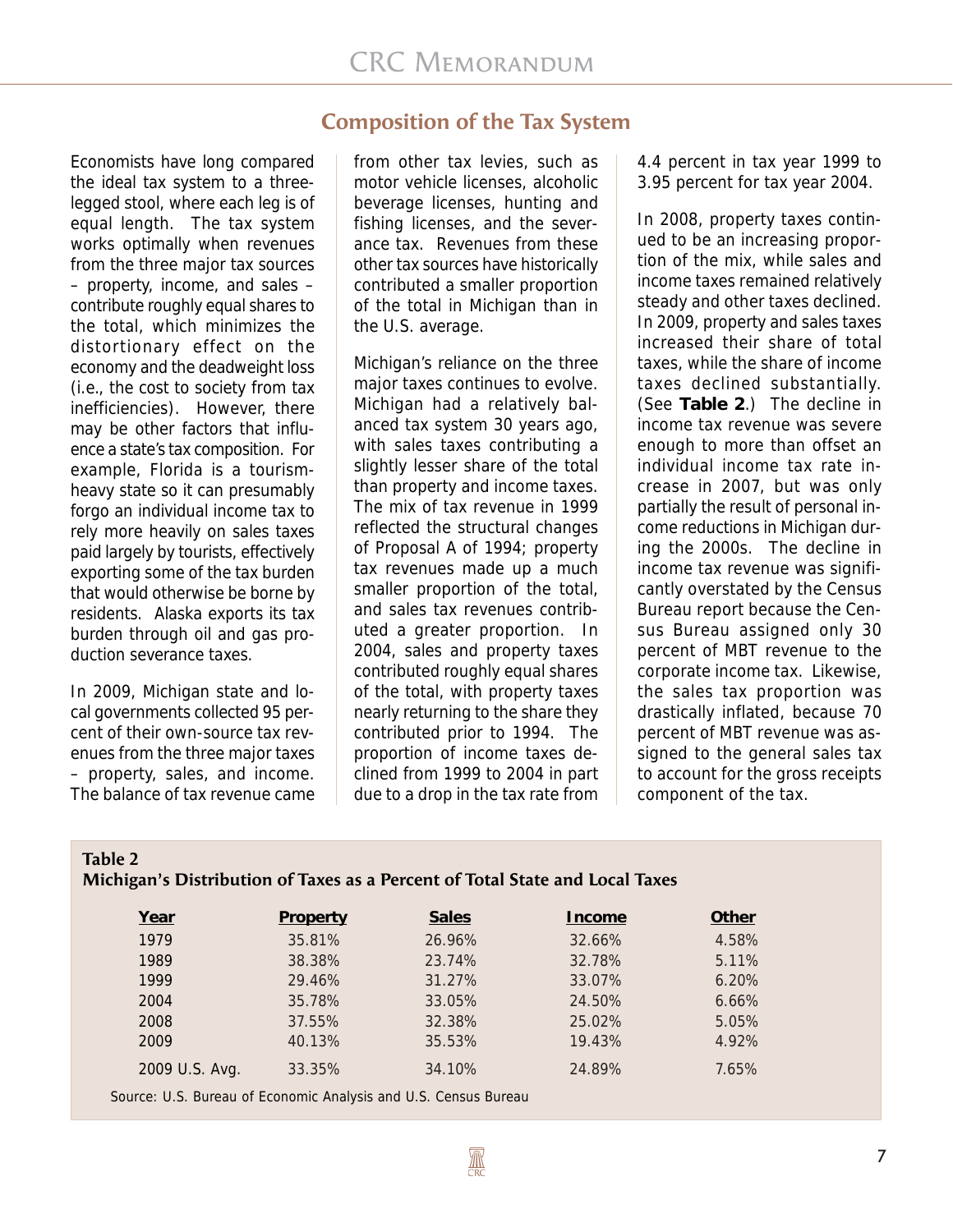If 100 percent of MBT revenues were assigned to the corporate income tax (and none were assigned to the general sales tax), Michigan property tax revenues would remain the largest proportion of total tax revenue at 40.1 percent; sales tax revenues would contribute 31 percent of the total (compared to 35.5 percent before); income tax revenues would contribute 24 percent of the total (compared to 19.4 percent before); and other taxes would remain at 4.9 percent of the total. From this adjusted perspective, the proportion of both sales and income tax revenue in 2009 declined slightly compared to 2008, which would be expected since those taxes are more elastic than property taxes and were thereby affected greater by declines in personal income.

Individual and corporate income tax policy changes in 2011 (to be described in more detail later in the paper) will not have much of an effect on the proportion of tax revenue in Michigan in 2013. If

estimated individual and corporate income tax revenue in fiscal year 2013 are substituted for 2009 tax revenue, leaving property, sales (without the MBT revenue assignment), and other tax revenue unchanged, the proportion of income tax revenue will decrease to 23.1 percent and the proportion of property, sales, and other tax revenue will increase to 40.6, 31.3, and 5 percent, respectively, in 2013. This estimated change in tax revenue contribution produces a similar-looking tax system in 2013 as Michigan had in 2009. However, within the income tax, corporate income tax revenue will contribute a smaller proportion in 2013 compared to 2009 and individual income tax revenue will contribute a larger proportion in 2013 compared to 2009.

## **Property Taxes**

With 2009 state and local property tax revenues of \$1,455 per capita, Michigan ranked 17th highest in the nation; Michigan's state and local property tax revenue of

\$43.43 per \$1,000 of personal income ranked 11th highest in the nation. (See **Table 3**.)

Prior to 1994, property tax revenues in Michigan were more than 20 percent above the U.S. average, placing Michigan among the top 15 states in both measures of property tax burden. In an effort to lessen Michigan's high property tax burden and inequities in school funding, Proposal A of 1994 reduced property taxes in Michigan in exchange for higher sales, use and tobacco taxes. The effect of this tax shift was to reduce Michigan property tax revenue to near the U.S. average in the years immediately after 1994. That interstate advantage had begun to erode by 1999, and further erosion was evident five years later.

In 2008, however, Michigan's per capita property tax burden fell to 6 percent above the U.S. average while property taxes per \$1,000 of personal income continued to rise. The decline in property tax revenue

#### **Table 3 State and Local Government Property Tax Revenues**

|      | U.S. Average |                        | Michigan |                  |      |                             |                  |      |  |  |  |  |
|------|--------------|------------------------|----------|------------------|------|-----------------------------|------------------|------|--|--|--|--|
|      |              |                        |          | Per Capita       |      | Per \$1,000 Personal Income |                  |      |  |  |  |  |
|      |              | Per Capita Per \$1,000 | Amount   | as $%$ of        |      |                             | as $%$ of        |      |  |  |  |  |
| Year | (2009\$)     | Pers. Inc.             | (2009\$) | <u>U.S. Avg.</u> | Rank | Amount                      | <b>U.S. Avg.</b> | Rank |  |  |  |  |
| 1979 | \$855        | \$31.65                | \$1,106  | 129.4%           | 11   | \$38.86                     | 122.8%           | 15   |  |  |  |  |
| 1989 | \$998        | \$31.35                | \$1,325  | 132.7%           | 9    | \$42.37                     | 135.2%           | 10   |  |  |  |  |
| 1999 | \$743        | \$30.31                | \$986    | 103.6%           | 19   | \$31.96                     | 105.4%           | 23   |  |  |  |  |
| 2004 | \$1,233      | \$32.02                | \$1,353  | 109.7%           | 15   | \$37.50                     | 117.1%           | 12   |  |  |  |  |
| 2008 | \$1,340      | \$32.84                | \$1,416  | 105.7%           | 16   | \$40.28                     | 122.7%           | 12   |  |  |  |  |
| 2009 | \$1,382      | \$35.58                | \$1,455  | 105.3%           | 17   | \$43.43                     | 122.1%           | 11   |  |  |  |  |

Source: U.S. Bureau of Economic Analysis and U.S. Census Bureau. Per capita amounts have been adjusted to 2009 dollars using the calendar year U.S. CPI-U.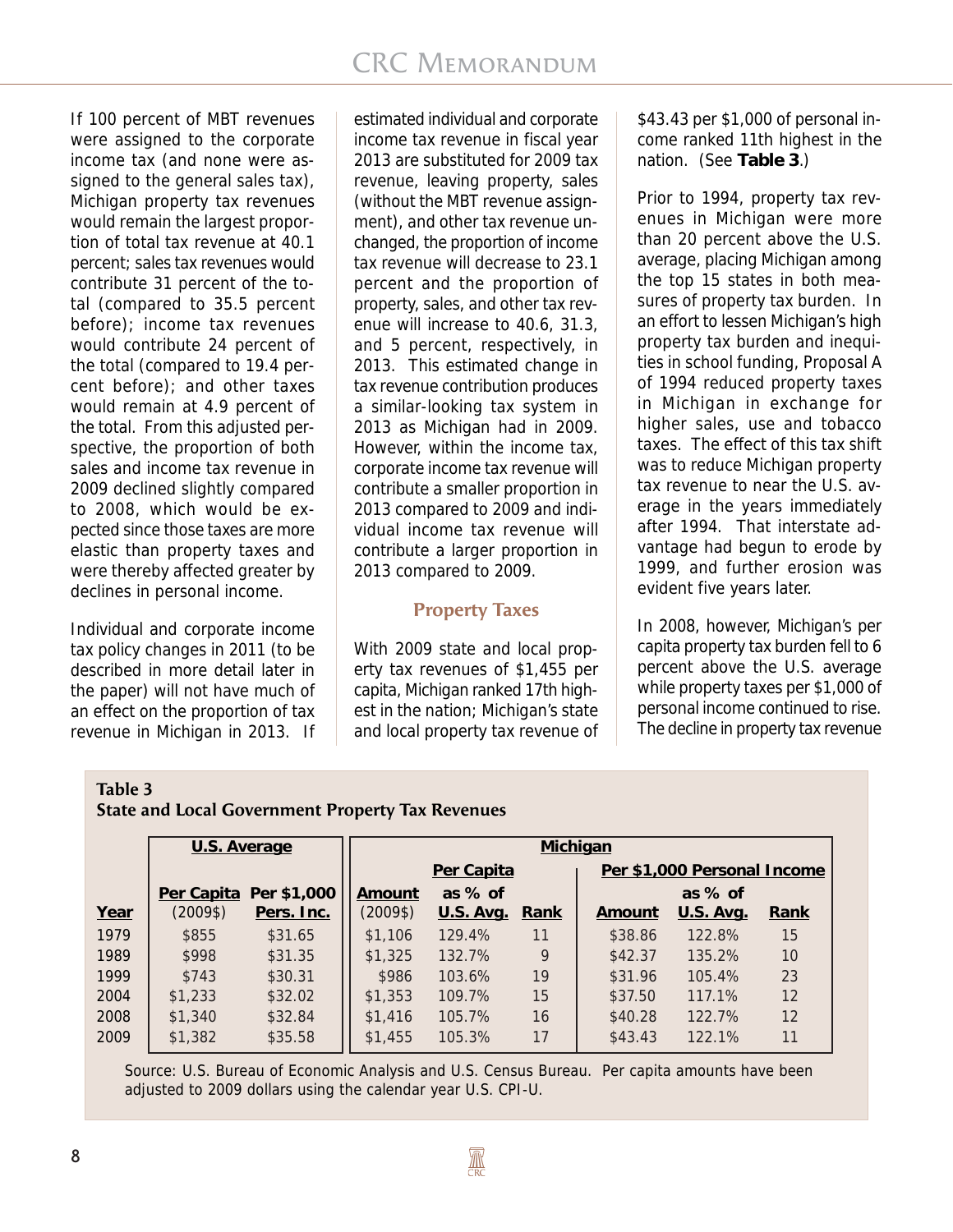per capita relative to the U.S. average was in part the result of the tax policy changes that accompanied enactment of the MBT. The MBT, which went into effect in January 2008, replaced not just the SBT, but some local property taxes as well. Meanwhile, property tax revenue per \$1,000 of personal income increased to 22 percent above the U.S. average because Michigan's property tax revenue growth decreased at an even slower rate than its personal income growth when compared to the rest of the country.

In 2009, both measures of property tax burden declined slightly as a result of the recession. While still more stable than income or sales taxes, property taxes were less stable during the Great Recession than in previous recessions. The Great Recession affected property taxes through foreclosures and declining residential real estate values to a much greater degree than in prior recessions.7

Michigan's historically high ranking on property tax revenues reflects two factors. First, Michigan local governments are almost entirely dependent on property taxes for their own-source revenues. Where other states authorize their local governments to levy local-option sales, income, motor fuel, or payroll taxes, local governments in Michigan (with a few exceptions) rely on state aid and property taxes

#### **Map 3**

**State and Local Government Property Tax Revenue per \$1,000 of Personal Income as a Percentage of U.S. Average, 2009, by Ranking**



as their primary revenue sources. The property tax is the main source of revenue for cities, villages, townships, counties, community college districts, and those special districts with taxing authority.

Second, the Michigan assessment system endeavors to produce assessments that constantly reflect current market value, resulting in faster growth of the property tax base, while some states allow several years to pass between reassessments. However, this factor has been mitigated by the Headlee Amendment requirement for tax rate rollbacks under certain conditions and the taxable value cap, which can cause Michigan's taxable value to grow at a slower pace than market value.

In 2009, Michigan, Wisconsin, and Illinois stood out as the Midwest states with property tax burdens above the U.S. average. New England states tended to

rely most heavily on property taxes as a source of state and local government revenue. Several Western and Plains states – Wyoming, Alaska, Nevada, Montana, Texas, and Nebraska – also had relatively high property tax burdens. Because many heavily populated states rely on the property tax as a source of revenue, the U.S. average was relatively high and 32 states were below the U.S. average. (See **Map 3** and **Appendix A**.)

The inability of most of its local governments to levy sales and income taxes will cause Michigan's property tax burden to remain comparatively high in 2012 and 2013, but the Headlee Amendment and the taxable value cap will ensure that property tax revenues will not recover at the same rate as the economy if economic growth exceeds 5 percent or the rate of inflation.

<sup>&</sup>lt;sup>7</sup> Rebecca Hendrick, Martin Luby, and Jill Mason Terzakis, The Great Recession's Impact on the City of Chicago (Great Cities Institute, University of Illinois at Chicago, 2010).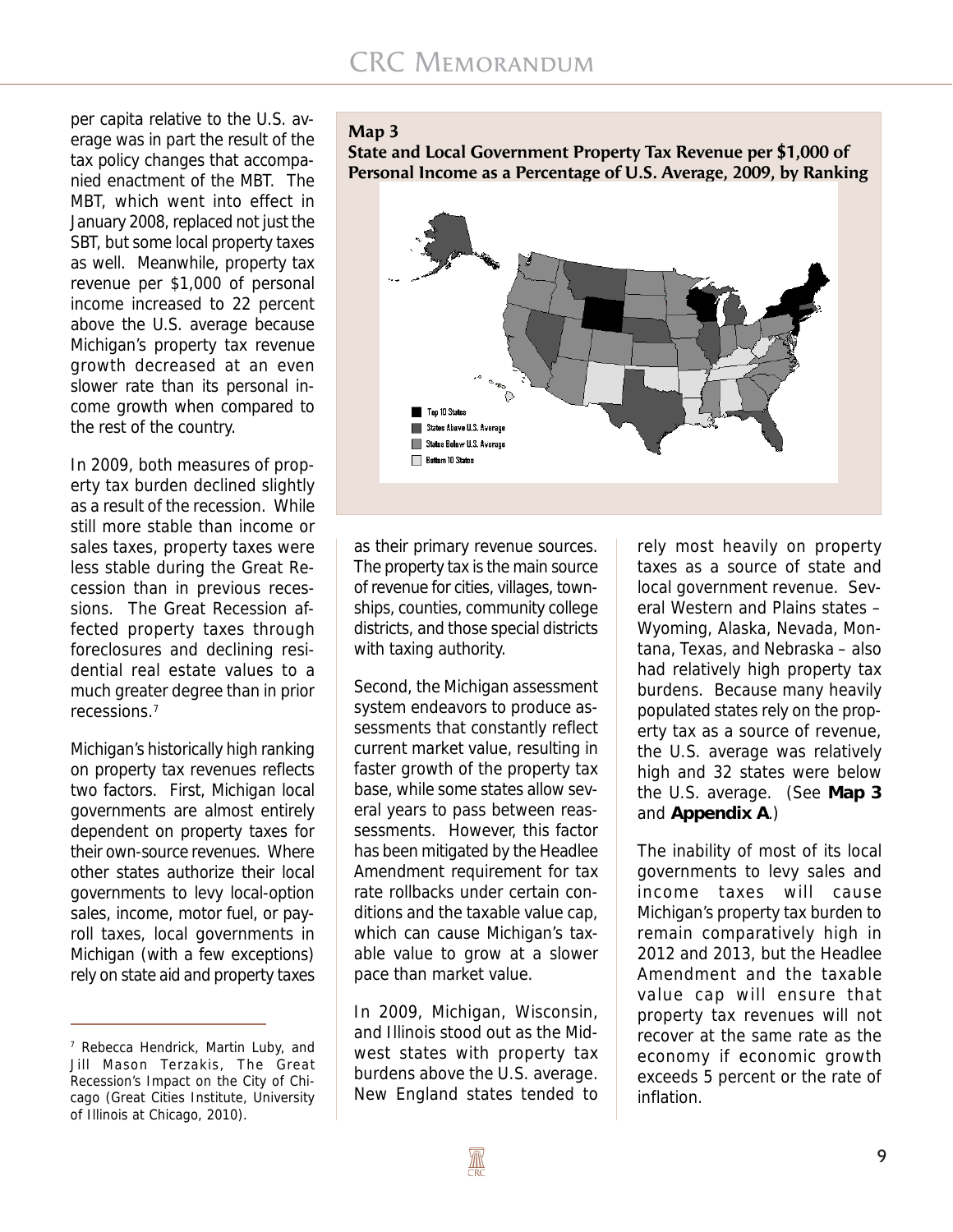## **General Sales Taxes**

With 2009 state and local general sales tax revenues of \$909 per capita, Michigan ranked 27th highest in the nation; Michigan's state and local general sales tax revenue of \$27.12 per \$1,000 of personal income ranked 18th highest in the nation. (See **Table 4**.)

Prior to 1994, Michigan general sales tax revenues were below the U.S. average. The immediate effect of Proposal A's tax shift was to place Michigan about equal to the U.S. average. But this relative position eroded dramatically after 1999. Then, in 2009, per capita general sales tax revenues increased by 10.3 percent from 2008, and the tax burden per \$1,000 of personal income increased by 15.7 percent from 2008.

The 2008-09 increase in general sales tax burden was due largely to the enactment of the MBT, because it shifted some of the property and corporate tax burden to sales taxes since the Census Bureau categorized 70 percent of the revenues from the MBT to general sales taxes to reflect the gross receipts component of the tax. Therefore, Michigan's comparative general sales tax ranking was exaggerated in 2009 compared to previous years in this sample (Michigan would have ranked 31st highest instead of 18th highest in general sales tax revenue per \$1,000 of personal income in 2009 if none of the MBT revenues were assigned as general sales tax revenues). The adjusted ranking reflects the relative income elasticity of the general sales tax.

Historically, most states that rely heavily on property taxes tend not

to rely heavily on general sales taxes. In 2009, Florida, Michigan, Texas and Wyoming stood out as the exceptions, but their high ranking on both property and sales taxes reflected the fact that Florida does not levy an individual income tax, and Texas and Wyoming do not levy individual income or corporate income taxes. Michigan's poor economy resulted in its greater reliance on property and sales tax revenues.

Several of the states with the highest general sales tax revenues per \$1,000 of personal income have expanded their tax bases to include more goods and services than Michigan includes. Hawaii, Washington and New Mexico have among the broadest bases for their sales taxes and were ranked 2nd, 3rd, and 4th highest, respectively. Wyoming, which ranked highest in general

## **Table 4**

**State and Local Government General Sales Tax Revenues**

|      | U.S. Average |             | Michigan |                  |      |                             |                  |      |  |  |  |  |  |
|------|--------------|-------------|----------|------------------|------|-----------------------------|------------------|------|--|--|--|--|--|
|      |              |             |          | Per Capita       |      | Per \$1,000 Personal Income |                  |      |  |  |  |  |  |
|      | Per Capita   | Per \$1,000 | Amount   | as $%$ of        |      |                             | as $%$ of        |      |  |  |  |  |  |
| Year | $(2009\$     | Pers. Inc.  | (2009\$) | <u>U.S. Avg.</u> | Rank | Amount                      | <u>U.S. Avg.</u> | Rank |  |  |  |  |  |
| 1979 | \$613        | \$22.69     | \$544    | 88.8%            | 25   | \$19.12                     | 84.3%            | 34   |  |  |  |  |  |
| 1989 | \$790        | \$24.81     | \$585    | 74.0%            | 41   | \$18.70                     | 75.4%            | 40   |  |  |  |  |  |
| 1999 | \$926        | \$25.38     | \$941    | 101.6%           | 22   | \$26.22                     | 103.3%           | 22   |  |  |  |  |  |
| 2004 | \$952        | \$24.71     | \$892    | 93.7%            | 27   | \$24.71                     | 100.0%           | 26   |  |  |  |  |  |
| 2008 | \$1,005      | \$24.62     | \$824    | 82.0%            | 34   | \$23.44                     | 95.2%            | 26   |  |  |  |  |  |
| 2009 | \$949        | \$24.42     | \$909    | 95.8%            | 27   | \$27.12                     | 111.0%           | 18   |  |  |  |  |  |

Source: U.S. Bureau of Economic Analysis and U.S. Census Bureau. Per capita amounts have been adjusted to 2009 dollars using the calendar year U.S. CPI-U.

The Michigan Business Tax consists of two components: a gross receipts tax (type of sales tax) and an income tax. Therefore, revenue from the tax was allocated as both corporate income and general sales tax. Seventy percent of the total MBT revenue was included in general sales tax revenue and the remaining 30 percent was included in corporate income tax revenue.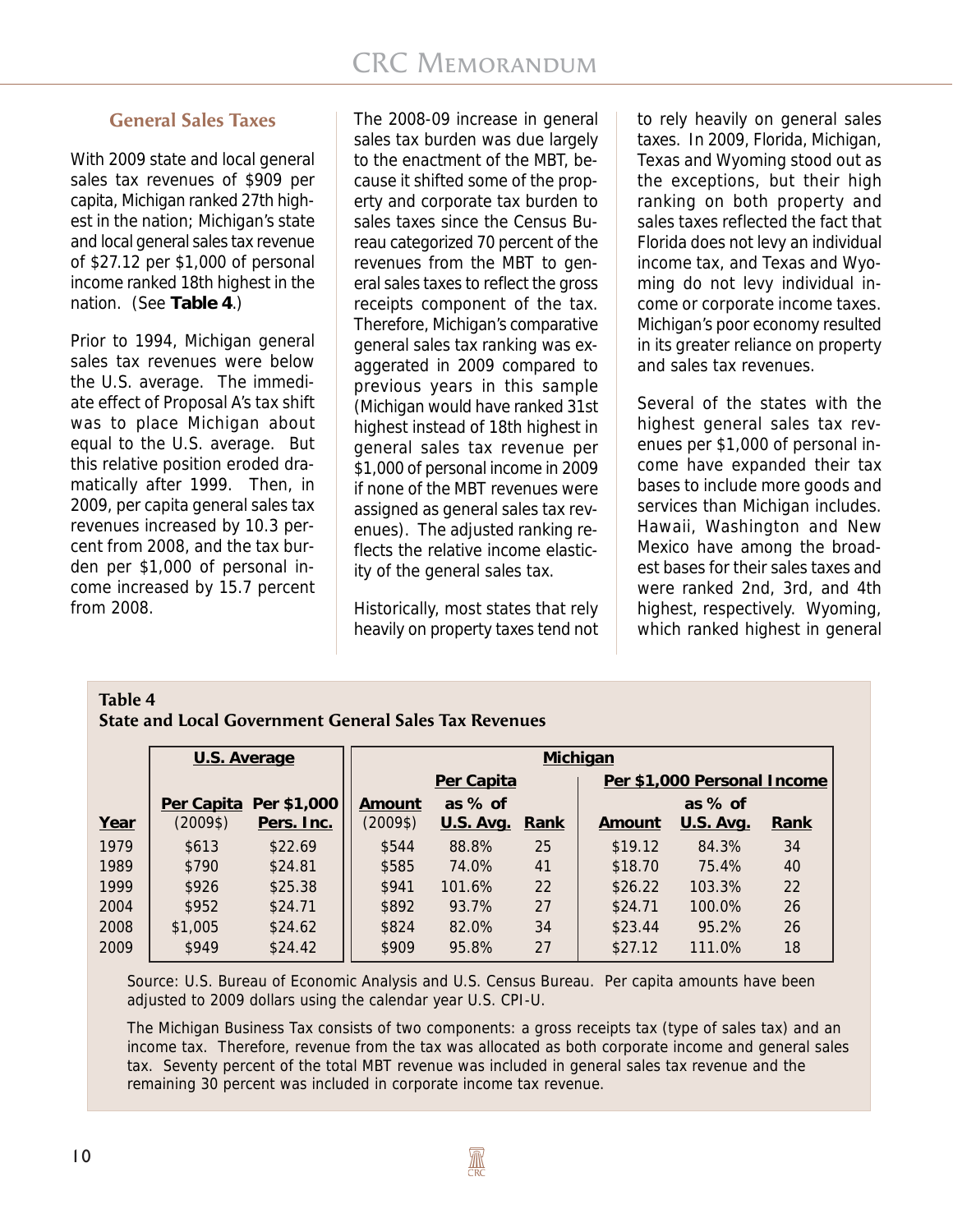

**State and Local Government General Sales Tax Revenue per \$1,000 of Personal Income as a Percentage of U.S. Average, 2009, by Ranking**



sales tax revenues per \$1,000 of personal income, benefits from a gross receipts tax. In general, Plains and Southern states tended to have the greatest reliance on general sales tax revenues. Delaware, Montana, New Hampshire, and Oregon do not levy general sales taxes. (See **Map 4** and **Appendix A**.)

In 2013, the general sales tax ranking (as reported by the Census Bureau) will fall as a result of changes to Michigan's direct business tax. MBT revenues will no longer be added to the general sales tax designation by the Census Bureau. If the portion of MBT revenues assigned to general sales tax revenues were sub-

tracted from the total, Michigan general sales tax revenues per \$1,000 of personal income would rank 28th highest (7 percent below the U.S. average) and general sales tax revenues per capita would rank 37th highest (20 percent below the U.S. average) in 2013, down from 18th and 27th highest, respectively, in 2009. No significant sales tax policy changes occurred in 2011.

## **Selective Sales Taxes**

Selective sales taxes are those taxes imposed on sales of particular commodities or services of a particular business. They include liquor, tobacco, motor fuel, parimutuel wagering, and public utility taxes. All states levy some form of selective sales tax. With 2009 state and local selective sales tax revenues of \$380 per capita, Michigan ranked 36th highest in the nation; Michigan's state and local selective sales tax revenue of \$11.33 per \$1,000 of personal income ranked 28th highest in the nation. (See **Table 5**.)

#### **Table 5**

**State and Local Government Selective Sales Tax Revenues**

|      | U.S. Average |             | <b>Michigan</b> |                  |      |                             |                  |             |  |  |  |  |
|------|--------------|-------------|-----------------|------------------|------|-----------------------------|------------------|-------------|--|--|--|--|
|      |              |             |                 | Per Capita       |      | Per \$1,000 Personal Income |                  |             |  |  |  |  |
|      | Per Capita   | Per \$1,000 | Amount          | as $%$ of        |      |                             | as $%$ of        |             |  |  |  |  |
| Year | $(2009\$     | Pers. Inc.  | $(2009\$        | <u>U.S. Avg.</u> | Rank | Amount                      | <b>U.S. Avg.</b> | <u>Rank</u> |  |  |  |  |
| 1979 | \$364        | \$13.49     | \$288           | 79.1%            | 44   | \$10.13                     | 75.1%            | 45          |  |  |  |  |
| 1989 | \$376        | \$11.81     | \$235           | 62.4%            | 50   | \$7.51                      | 63.5%            | 50          |  |  |  |  |
| 1999 | \$417        | \$11.43     | \$276           | 66.2%            | 49   | \$7.69                      | 67.3%            | 47          |  |  |  |  |
| 2004 | \$449        | \$11.65     | \$358           | 79.8%            | 39   | \$9.93                      | 85.2%            | 36          |  |  |  |  |
| 2008 | \$476        | \$11.66     | \$397           | 83.5%            | 34   | \$11.30                     | 96.9%            | 29          |  |  |  |  |
| 2009 | \$465        | \$11.96     | \$380           | 81.8%            | 36   | \$11.33                     | 94.8%            | 28          |  |  |  |  |

Source: U.S. Bureau of Economic Analysis and U.S. Census Bureau. Per capita amounts have been adjusted to 2009 dollars using the calendar year U.S. CPI-U.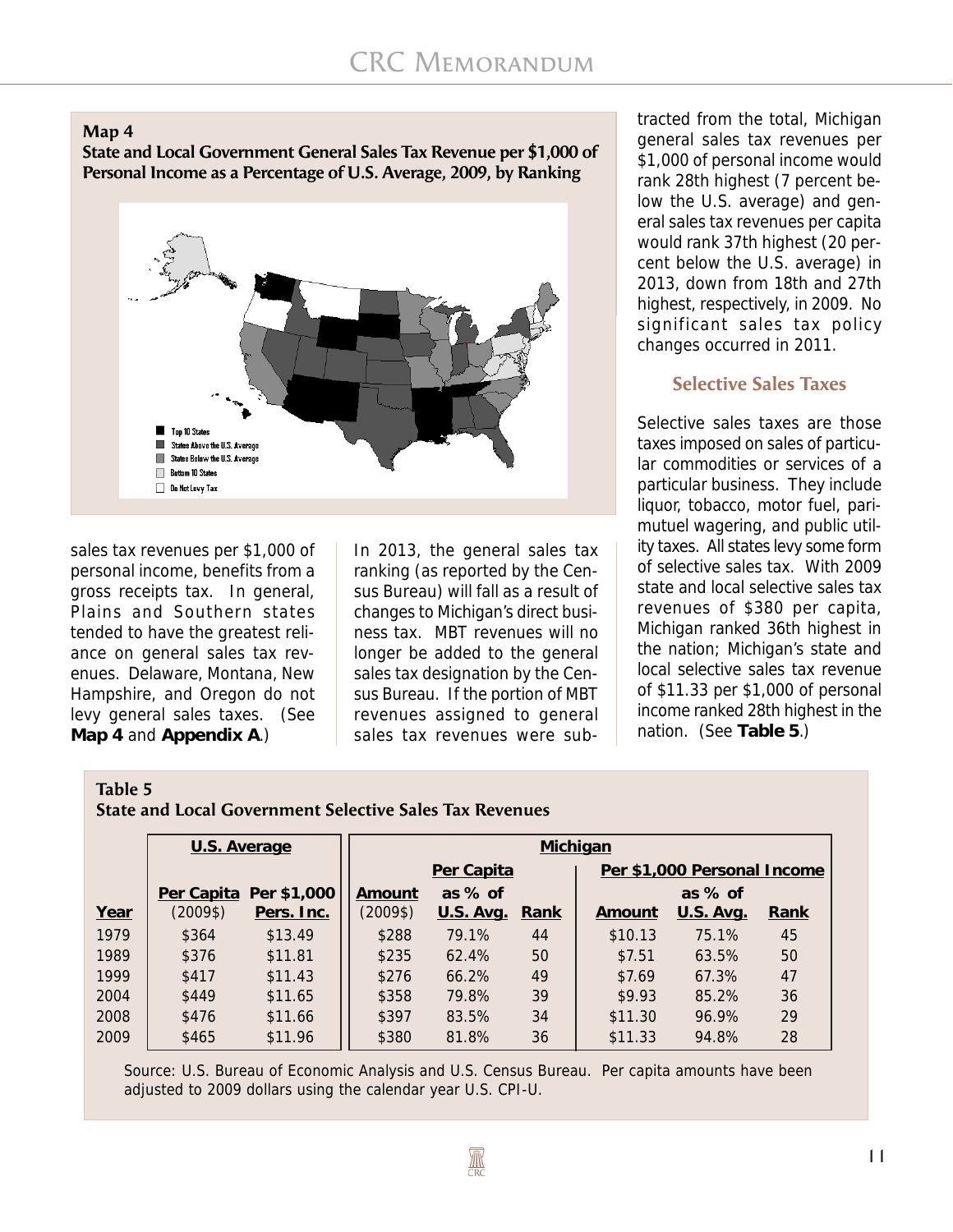In 2009, revenues from selective sales taxes in Michigan were 18 percent below the U.S. average on a per capita basis and 5 percent below the U.S. average on the basis of personal income; but from 1989 to 2008, the percentages had been trending toward the U.S. average.

In 2009, selective sales tax revenues per capita declined across the U.S., reflecting less consumption of these types of goods during the recession. Michigan reduced its consumption of these products by a higher percentage than the rest of the country and fell further below the U.S. average in both tax burden measures. Under static economic conditions, however, selective sales taxes tend to have relatively inelastic tax bases, meaning consumption is relatively stable. In general, Michigan local governments are not authorized to levy these taxes unlike local governments in many other states.

Selective sales taxes are levied in every state at different rates and sometimes on different bases. In 2009, some heavily populated states – Illinois, Florida, Pennsylvania and Texas – drew heavily upon these taxes, while other heavily populated states – California, Massachusetts, and New Jersey – relied far less on revenues from these taxes. Michigan had the lowest selective sales tax revenues per \$1,000 of personal income among its immediate neighbors (Wisconsin, Illinois, Indiana, and Ohio). Regional patterns were far less evident for selective sales taxes, but states bordering the Gulf of Mexico were highly reliant. (See **Map 5**.)

#### **Map 5**

**State and Local Government Selective Sales Tax Revenue per \$1,000 of Personal Income as a Percentage of U.S. Average, 2009, by Ranking**



## **Individual Income Taxes**

With 2009 state and local individual income tax revenues of \$634 per capita, Michigan ranked 36th highest in the nation; Michigan's state and local individual income tax revenue of \$18.91 per \$1,000 of personal income ranked 35th highest in the nation. (See **Table 6**.)

In 1979, Michigan was one of the wealthier states in the country and had relatively high individual income tax revenues per capita and per \$1,000 of personal income. Even though the state's wealth was eroding from 1979 to 1999, Michigan remained among the top 20 states in individual income tax revenues during that period.

Tax rate reductions in the early 2000s and Michigan's weak economy drastically changed this standing, dropping Michigan from 19th in per capita individual income tax revenues in 1999 to

32nd in 2004, with per capita revenues 14 percent below the U.S. average. Individual income tax revenues per \$1,000 of personal income fell from 19th in 1999 to 35th in 2004. In 2008, individual income tax revenues increased because Michigan's income tax rate increased from 3.9 percent in 2004 to 4.35 percent effective October 1, 2007.

In 2009, Michigan's rank dropped slightly for both measures of individual income tax burden. Per capita individual income tax revenues fell to 28 percent below the U.S. average, and individual income tax revenues per \$1,000 of personal income fell from 11 percent below the U.S. average in 2008 to 17 percent below the average in 2009. The decline in individual income tax revenue per \$1,000 of personal income from 2008 to 2009 was due to several of the wealthier states, including New York and Maryland, imple-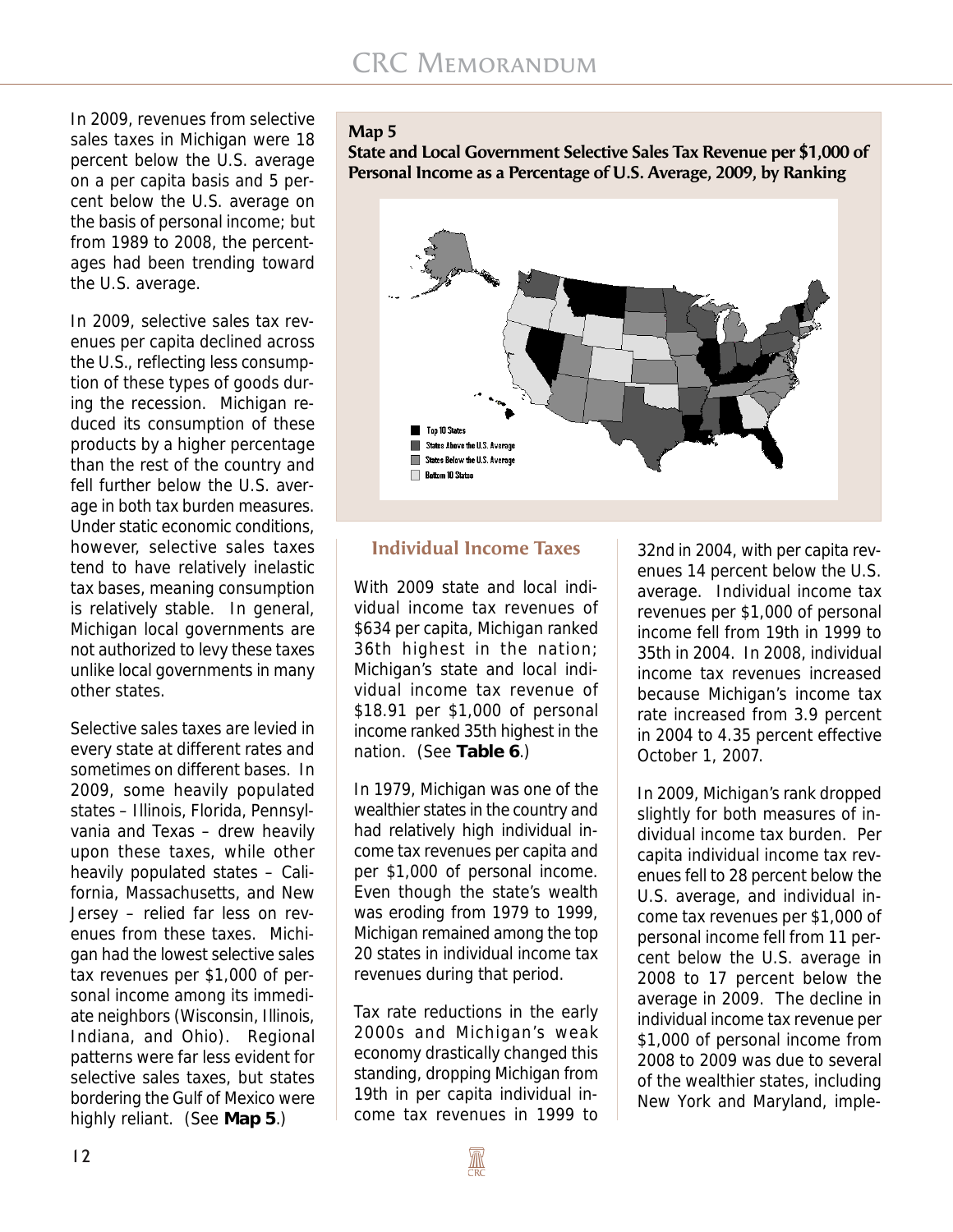| Table 6 |                                                                  |  |
|---------|------------------------------------------------------------------|--|
|         | <b>State and Local Government Individual Income Tax Revenues</b> |  |

|      | U.S. Average |                        |          | Michigan       |    |                             |                  |      |  |  |  |  |  |  |
|------|--------------|------------------------|----------|----------------|----|-----------------------------|------------------|------|--|--|--|--|--|--|
|      |              |                        |          | Per Capita     |    | Per \$1,000 Personal Income |                  |      |  |  |  |  |  |  |
|      |              | Per Capita Per \$1,000 | Amount   | as $%$ of      |    | as $%$ of                   |                  |      |  |  |  |  |  |  |
| Year | (2009\$)     | Pers. Inc.             | $(2009\$ | U.S. Avg. Rank |    | <u>Amount</u>               | <u>U.S. Avg.</u> | Rank |  |  |  |  |  |  |
| 1979 | \$486        | \$18.00                | \$692    | 142.3%         | 11 | \$24.30                     | 135.0%           | 10   |  |  |  |  |  |  |
| 1989 | \$686        | \$21.53                | \$783    | 114.3%         | 15 | \$25.05                     | 116.3%           | 18   |  |  |  |  |  |  |
| 1999 | \$874        | \$23.94                | \$973    | 111.3%         | 19 | \$27.11                     | 113.2%           | 19   |  |  |  |  |  |  |
| 2004 | \$835        | \$21.68                | \$719    | 86.1%          | 32 | \$19.92                     | 91.9%            | 35   |  |  |  |  |  |  |
| 2008 | \$999        | \$24.49                | \$766    | 76.6%          | 34 | \$21.77                     | 88.9%            | 34   |  |  |  |  |  |  |
| 2009 | \$882        | \$22.70                | \$634    | 71.9%          | 36 | \$18.91                     | 83.3%            | 35   |  |  |  |  |  |  |

Source: U.S. Bureau of Economic Analysis and U.S. Census Bureau. Per capita amounts have been adjusted to 2009 dollars using the calendar year U.S. CPI-U.

menting tax policy changes in 2009 that prevented their individual income tax revenues from falling as severely as other wealthy states, such as California and Massachusetts, which kept the U.S. average from falling even further from 2008.8 Notably, New York's tax burden (relative to the U.S. average) increased by 17 percentage points from 2008 to 2009.

Even though Michigan's individual income tax revenues per \$1,000 of personal income decreased by roughly 6 percentage points relative to the U.S. average, its ranking only fell by one place because, except for Oklahoma, the 7 states that were below Michigan in the 2008 rankings were far enough below the U.S. average that they could not make up enough ground (relative to the inflated

U.S. average) to pass Michigan in the rankings despite retaining a higher percentage of their 2008 individual income tax revenues. Michigan was aided by the fact that the states ranked below it in 2008 tended to be among the least wealthy in the country (except for Illinois and New Hampshire). In 2009, only 6 states who

levy an individual income tax generated a lower percentage of their 2008 individual income tax revenues than Michigan.

In 2009, East coast states tended to have the highest individual income tax burdens. Oregon, Minnesota, and California were other non-East coast states with high

#### **Map 6**

**State and Local Government Individual Income Tax Revenue per \$1,000 of Personal Income as a Percentage of U.S. Average, 2009, by Ranking**



<sup>&</sup>lt;sup>8</sup> Tax Foundation, State Individual Income Tax Rates, 2000-2011 (www.taxfoundation.org/taxdata/show/ 228.html, March 2011)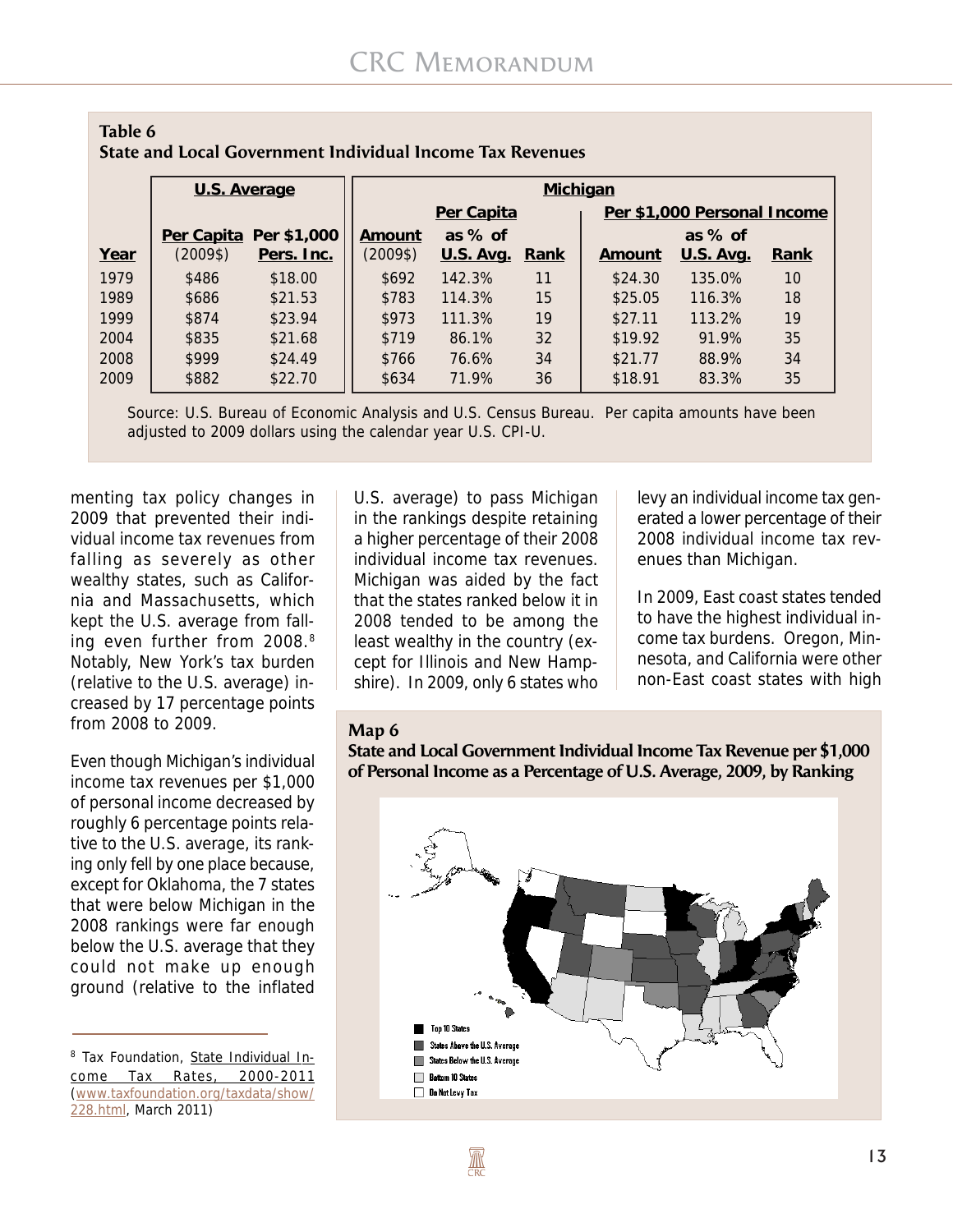individual income tax burdens. Alaska, Florida, South Dakota, Nevada, Texas, Washington, and Wyoming do not levy individual income taxes. (See **Map 6**.)

In May 2011, Michigan's individual income tax rate was frozen at 4.25 percent and the tax base was expanded by eliminating a number of reductions and exemptions and repealing or reducing a large number of credits.<sup>9</sup> These tax policy changes are expected to increase revenue by \$1.3 billion in fiscal year 2013,<sup>10</sup> which will cause Michigan's individual income tax ranking to rise

9 Senate Fiscal Agency, Michigan's Economic Outlook and Budget Review (www.senate.michigan.gov/sfa/Publications/B udUpdates/ EconomicOutlookDec11.pdf, December 2011)

10 Senate Fiscal Agency, Michigan's Economic Outlook and Budget Review (www.senate.michigan.gov/sfa/Publications/B udUpdates/ EconomicOutlookDec11.pdf, December 2011)

relative to the U.S. average. If estimated individual income tax revenues in fiscal year 2013 were substituted for revenues in 2009, Michigan would rank 31st highest in individual income tax revenue per \$1,000 of personal income (2 percent above the U.S. average) and 31st highest in individual income tax revenue per capita (12 percent below the U.S. average) in 2013, up from 35th and 36th, respectively, in 2009.

## **Corporate Income Taxes**

With 2009 state and local corporate income tax revenues of \$71 per capita, Michigan ranked 41st highest in the nation; Michigan's state and local corporate income tax revenue of \$2.12 per \$1,000 of personal income ranked 38th highest in the nation. Michigan corporate income taxes were 52 percent below the U.S. average on a per capita basis and 45 percent below the U.S. average relative to personal income in 2009. (See **Table 7**.)

The SBT, a form of value-added tax in effect from 1975 through 2007, distorted Michigan's ranking in state and local corporate income tax revenues because it was considered a corporate income tax by the Census Bureau. Business taxes levied by other states that were consolidated into the SBT in Michigan were not included in comparisons to Michigan's SBT. The SBT consolidated the state property tax on inventories and the business portion of the state intangibles tax, among other taxes. These taxes were still being levied by some other states, but were not included under corporate income taxes by the Census Bureau. In other states, only a corporate income tax was compared against the SBT. Whether the tax burden was measured on a per capita or per \$1,000 of personal income basis, Michigan corporate income taxes were among the top ten during the period when the SBT was levied.

## **Table 7 State and Local Government Corporate Income Tax Revenues**

|      | U.S. Average |             |          | Michigan       |               |                             |                  |      |  |  |  |  |  |
|------|--------------|-------------|----------|----------------|---------------|-----------------------------|------------------|------|--|--|--|--|--|
|      |              |             |          | Per Capita     |               | Per \$1,000 Personal Income |                  |      |  |  |  |  |  |
|      | Per Capita   | Per \$1,000 | Amount   | as $%$ of      |               |                             | as $%$ of        |      |  |  |  |  |  |
| Year | $(2009\$     | Pers. Inc.  | $(2009\$ | U.S. Avg. Rank |               | Amount                      | <b>U.S. Avg.</b> | Rank |  |  |  |  |  |
| 1979 | \$160        | \$5.91      | \$317    | 198.5%         | $\mathcal{P}$ | \$11.13                     | 188.4%           | 2    |  |  |  |  |  |
| 1989 | \$182        | \$5.71      | \$348    | 191.6%         | 6             | \$11.14                     | 195.1%           | 3    |  |  |  |  |  |
| 1999 | \$157        | \$4.29      | \$314    | 200.6%         | 5             | \$8.75                      | 204.0%           | 5    |  |  |  |  |  |
| 2004 | \$131        | \$3.40      | \$208    | 159.0%         | 9             | \$5.76                      | 169.7%           | 5    |  |  |  |  |  |
| 2008 | \$187        | \$4.57      | \$178    | 95.5%          | 14            | \$5.07                      | 110.8%           | 12   |  |  |  |  |  |
| 2009 | \$150        | \$3.86      | \$71     | 47.4%          | 41            | \$2.12                      | 54.9%            | 38   |  |  |  |  |  |

Source: U.S. Bureau of Economic Analysis and U.S. Census Bureau. Per capita amounts have been adjusted to 2009 dollars using the calendar year U.S. CPI-U.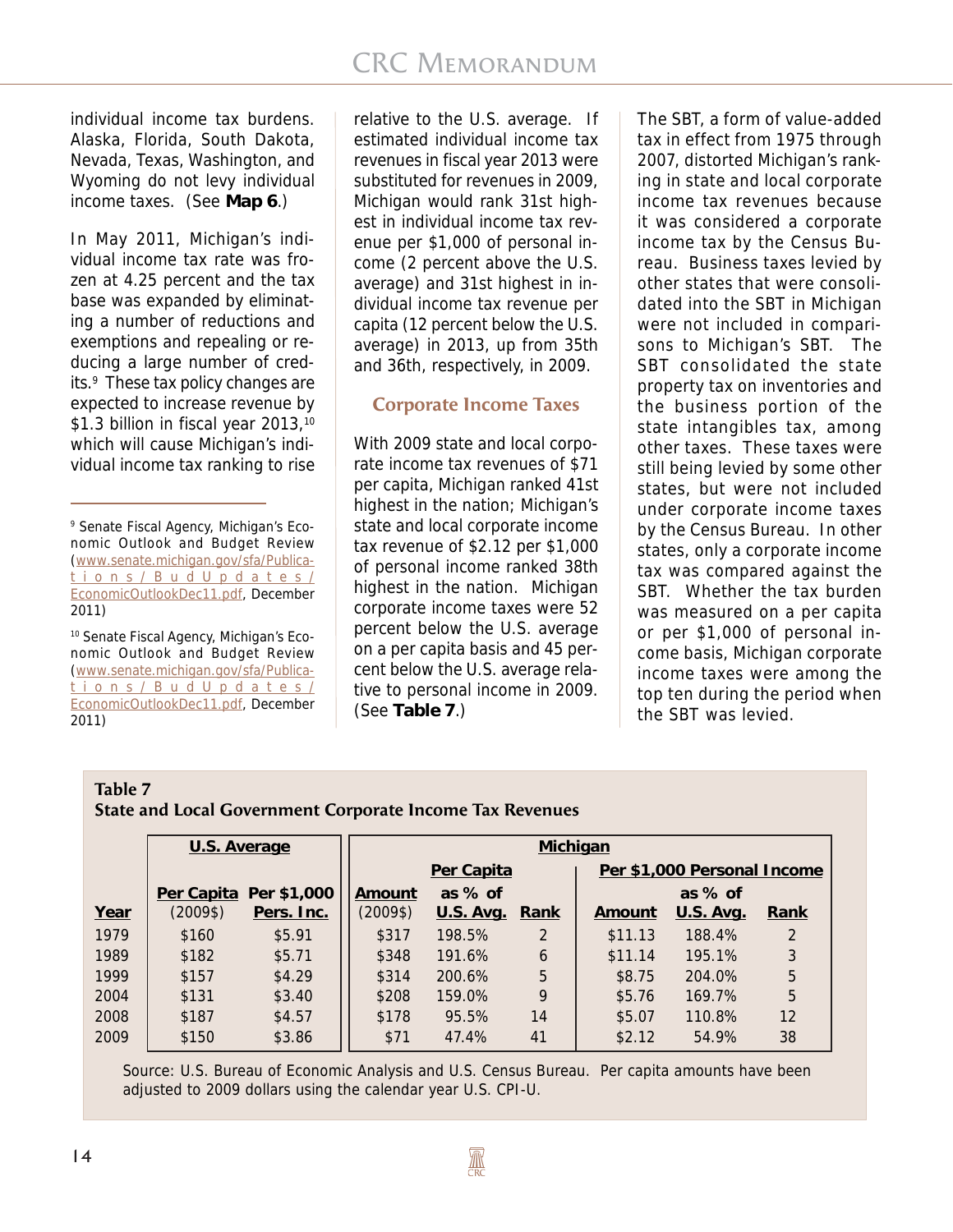**Map 7**

**State and Local Government Corporate Income Tax Revenue per \$1,000 of Personal Income as a Percentage of U.S. Average, 2009, by Ranking**



The elimination of the SBT in 2007 and the Census Bureau's subsequent assignment of MBT revenue caused Michigan's corporate income tax ranking to drop dramatically by 2009. The MBT was a tax increase over the SBT, but only 30 percent of 2009 MBT revenues were allocated to corporate income taxes by the Census Bureau, so Michigan's comparative tax ranking was significantly undervalued in 2009 compared to previous years. Michigan would have ranked 6th highest instead of 38th highest in corporate income tax revenue per \$1,000 of personal income in 2009 if 100 percent of MBT revenues were assigned as corporate income tax; that adjusted ranking reflects a corporate income tax burden 83 percent above the U.S. average (compared to 45 percent below the average before).

In 2009, Alaska's state and local governments yielded the most corporate income tax revenues per \$1,000 of personal income because of their taxation of oil companies. California, Montana, and many Northeastern states made up the balance of the top ten states. The U.S. average for corporate income taxes was relatively high because many of the heavily populated states relied heavily on these taxes. This caused 39 states to have corporate income tax revenues below the U.S. average; Nevada, Texas, Washington, and Wyoming do not levy corporate income taxes. (See **Map 7**.)

The MBT was replaced in January 2012 by a state corporate income tax (CIT) that taxes a narrower base and fewer firms and is expected to generate substantially less revenue than the MBT.<sup>11</sup> The Senate Fiscal Agency estimates a loss of roughly \$1.6 billion in fiscal year 2013 once the CIT has been fully phased-in. With this substantial reduction in corporate income tax revenues, even the 100 percent assignment of CIT revenues to corporate income taxes by the Census Bureau instead of the 30 percent assignment of MBT revenue will not prevent Michigan's corporate income tax burden (as reported by the Census Bureau) from decreasing significantly in 2013.

If estimated CIT revenues in fiscal year 2013 were substituted for MBT revenues in 2009, Michigan would rank 46th highest in corporate income tax revenue per \$1,000 of personal income (62 percent below the U.S. average) and 47th highest in corporate income tax revenue per capita (67 percent below the U.S. average and last among states that levy a corporate income tax), down from 38th and 41st in 2009, respectively.

<sup>11</sup> Senate Fiscal Agency, Michigan's Economic Outlook and Budget Review www.senate.michigan.gov/sfa/Publications/B udUpdates/ EconomicOutlookDec11.pdf, December 2011.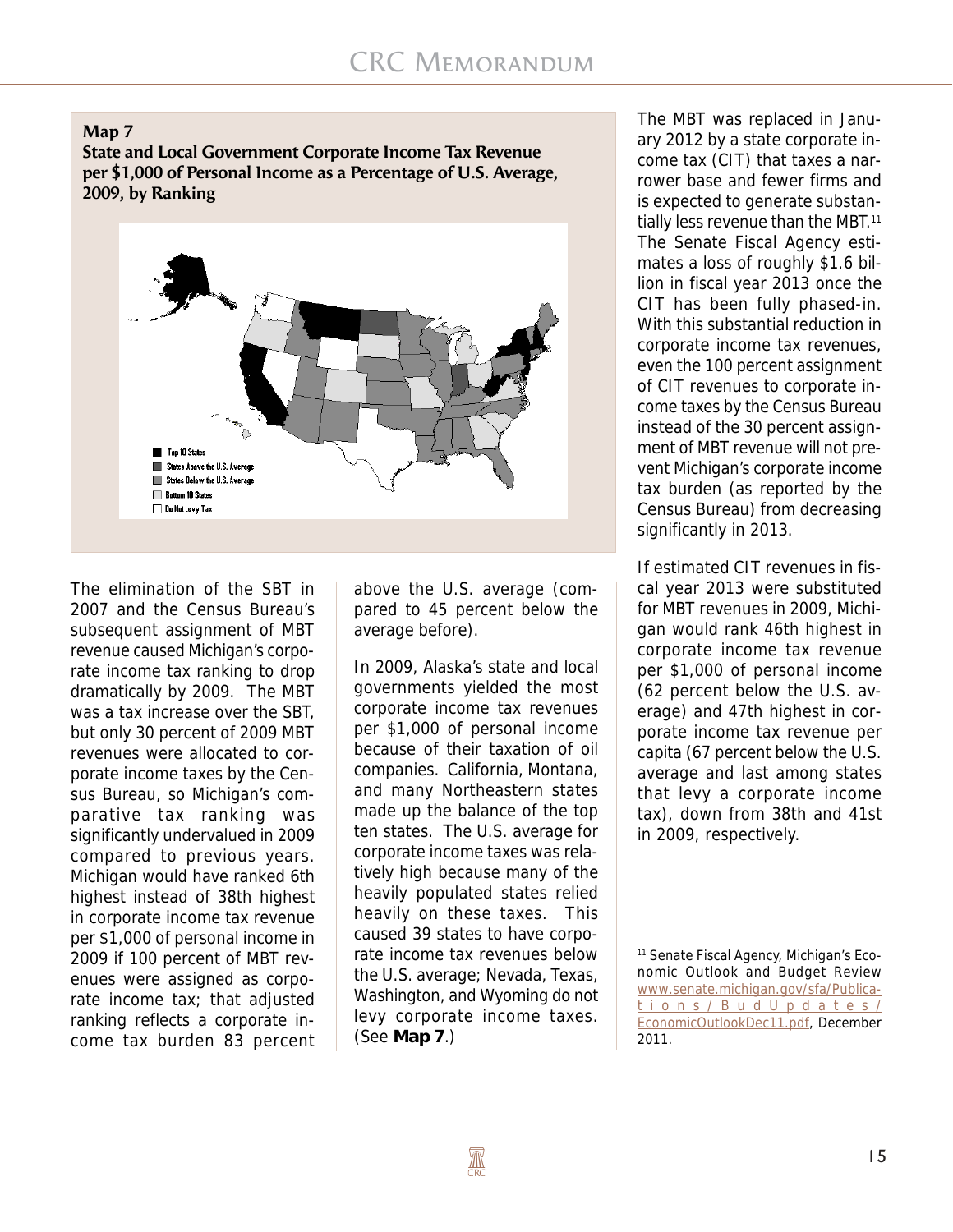# **Highlights from 2009 and Effects of Tax Changes in 2011**

In 2009, Michigan's total state and local tax revenue of \$108.22 per \$1,000 of personal income ranked  $18<sup>th</sup>$  in the nation, which is slightly above the U.S. average and the same ranking as in 2008. Michigan state and local property tax revenue increased in its proportion of total tax revenue (to 40 percent from 38 percent in 2008), while the proportion of sales and income taxes declined slightly. The decline in the proportion of sales and income taxes was due to the Great Recession, since those taxes are more elastic than property taxes and were thereby affected greater by declines in personal income.

Individual and corporate income tax policy changes in 2011 will slightly decrease Michigan's overall tax burden relative to the rest of the country. Michigan's estimated tax burden per \$1,000 of personal income would rank 20th highest (0.3 percent above the U.S. average) and its estimated tax burden per capita would rank 32nd highest (13 percent below the U.S. average) in 2013, compared to 18th and 32nd highest, respectively, in 2009.

Individual and corporate income tax policy changes in 2011 will not have much of an effect on the proportion of tax revenue in Michigan in 2013. The estimated proportion of income tax revenue will decrease to 23.1 percent and the estimated proportion of property, sales, and other tax revenue will increase to 40.6, 31.3, and 5 percent, respectively, in 2013. This estimated change in tax revenue contribution produces a similar-looking tax system in 2013

as Michigan had in 2009. However, within the income tax, corporate income tax revenue will contribute a smaller proportion in 2013 compared to 2009 and individual income tax revenue will contribute a larger proportion in 2013 compared to 2009.

The inability of most local governments to levy sales and income taxes will cause Michigan's property tax burden to remain comparatively high in 2012 and 2013, but the Headlee Amendment and the taxable value cap will ensure that property tax revenues will not recover at the same rate as the economy if economic growth exceeds 5 percent or the rate of inflation.

In 2013, the general sales tax ranking will fall as a result of changes to Michigan's direct business tax. MBT revenues will no longer be added to the general sales tax designation by the Census Bureau. Michigan's estimated general sales tax revenues per \$1,000 of personal income would rank 28th highest (7 percent below the U.S. average) and general sales tax revenues per capita would rank 37th highest (20 percent below the U.S. average) in 2013, down from 18th and 27th highest, respectively, in 2009. No significant sales tax policy changes occurred in 2011.

In May 2011, Michigan's individual income tax rate was frozen at 4.25 percent and the tax base was expanded by eliminating a number

of reductions and exemptions and repealing or reducing a large number of credits.<sup>12</sup> These tax policy changes are expected to increase revenue by \$1.3 billion in fiscal year  $2013<sub>13</sub>$  which will cause Michigan's individual income tax ranking to rise relative to the U.S. average. Using revenue estimates, Michigan would rank 31st highest in individual income tax revenue per \$1,000 of personal income and 31st highest in individual income tax revenue per capita in 2013, up from 36th and 35<sup>th</sup>, respectively, in 2009.

The Michigan Business Tax (MBT) was replaced in January 2012 by a state corporate income tax (CIT) that will generate substantially less revenue than the MBT. The Senate Fiscal Agency estimates a loss of roughly \$1.6 billion in fiscal year 2013 once the CIT has been fully phased-in. This substantial reduction in corporate income tax revenues will cause Michigan's corporate income tax burden (as reported by the Census Bureau) to decrease significantly in 2013. Using revenue estimates, Michigan would rank 46th highest in corporate income tax revenue per \$1,000 of personal income and 47th highest in corporate income tax revenue per capita (last among states that levy a corporate income tax) in 2013.

<sup>12</sup> Senate Fiscal Agency, Michigan's Economic Outlook and Budget Review (www.senate.michigan.gov/sfa/Publications/B udUpdates/

EconomicOutlookDec11.pdf, December 2011)

<sup>13</sup> Senate Fiscal Agency, Michigan's Economic Outlook and Budget Review (www.senate.michigan.gov/sfa/Publications/B udUpdates/ EconomicOutlookDec11.pdf, December 2011)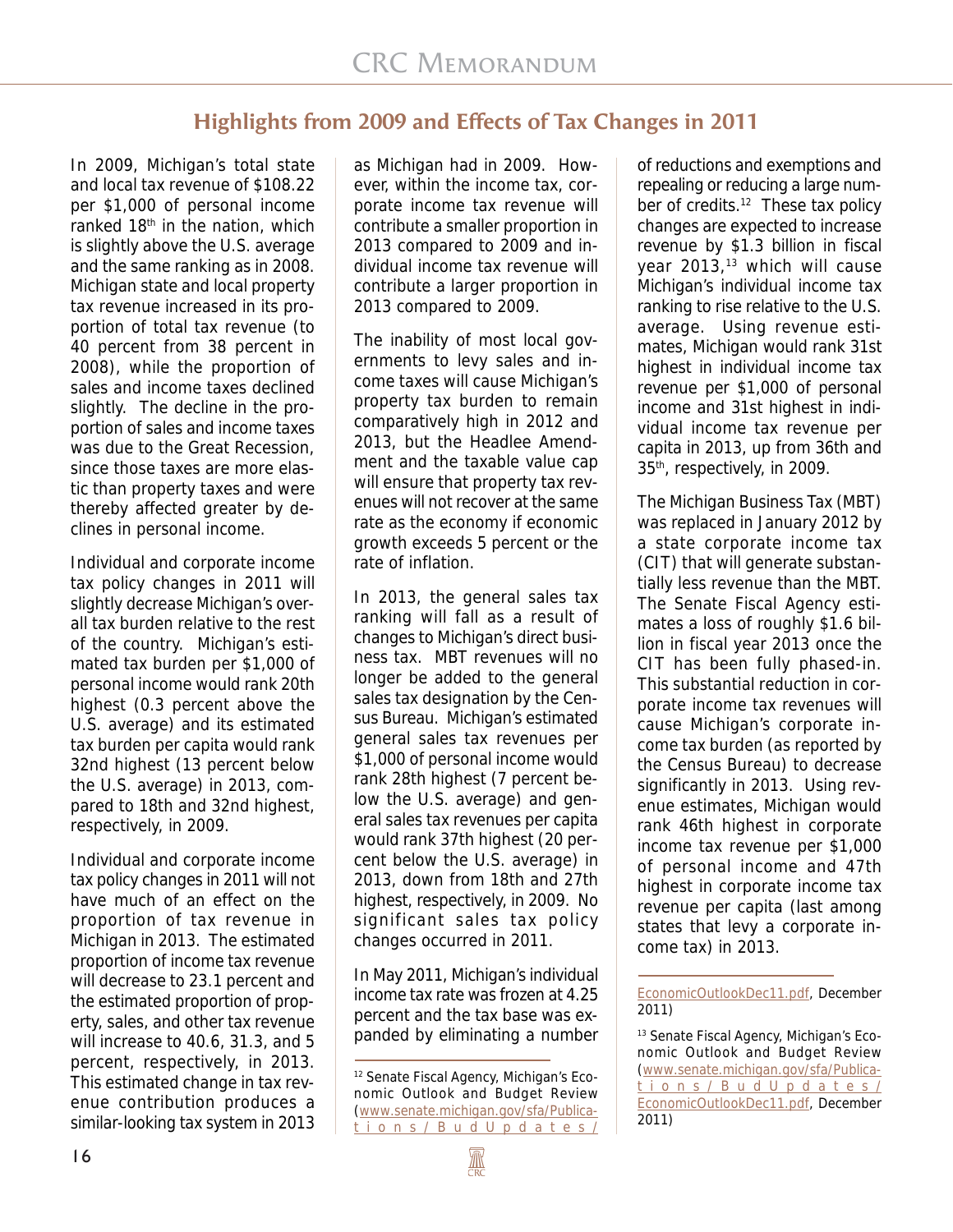## **Appendix A Comparisons of State and Local Tax Revenue by State, 2009**

|                                            |                  | <b>Total Taxes</b> |                  |                      |                   |                | <b>Property Taxes</b> |                | <b>General Sales Taxes</b> |                |                |                | <b>Selective Sales Taxes</b> |                |                   |                      |
|--------------------------------------------|------------------|--------------------|------------------|----------------------|-------------------|----------------|-----------------------|----------------|----------------------------|----------------|----------------|----------------|------------------------------|----------------|-------------------|----------------------|
|                                            |                  |                    |                  | Per \$1,000          |                   |                | Per \$1,000           |                |                            |                | Per \$1,000    |                | Per \$1,000                  |                |                   |                      |
|                                            | Per Capita       |                    |                  | Pers. Inc.           |                   | Per Capita     | Pers. Inc.            |                |                            | Per Capita     | Pers. Inc.     |                |                              | Per Capita     | <u>Pers. Inc.</u> |                      |
|                                            | Value Rank Value |                    |                  | Rank                 | <b>Value Rank</b> |                | Value                 | Rank           | Value Rank                 |                |                |                | Value Rank Value Rank        |                | <b>Value Rank</b> |                      |
| Alabama                                    | \$2,806          | 51                 | \$85.90          | 49                   | \$501             | 51             | \$15.34               | 51             | \$813                      | 31             | \$24.91        | 25             | \$508                        | 21             | \$15.56           | 10                   |
| Alaska<br>Arizona                          | 9,098<br>3,255   | $\mathbf{1}$<br>41 | 210.45<br>95.85  | $\overline{1}$<br>40 | 1,713<br>1,113    | 11<br>33       | 39.63<br>32.78        | 15<br>26       | 288<br>1,167               | 47<br>10       | 6.66<br>34.38  | 47<br>8        | 470<br>340                   | 24<br>42       | 10.87<br>10.01    | 33<br>38             |
| Arkansas                                   | 3,254            | 42                 | 101.78           | 29                   | 547               | 50             | 17.10                 | 50             | 1,268                      | 9              | 39.66          | 6              | 397                          | 33             | 12.41             | 24                   |
| California                                 | 4,588            | 12                 | 110.96           | 13                   | 1,458             | 16             | 35.25                 | 20             | 1,010                      | 20             | 24.42          | 27             | 321                          | 44             | 7.76              | 48                   |
| Colorado                                   | 3,771            | 29                 | 91.26            | 45                   | 1,267             | 25             | 30.66                 | 31             | 1,018                      | 18             | 24.65          | 26             | 298                          | 48             | 7.21              | 50                   |
| Connecticut                                | 5,922            | 5                  | 110.54           | 15                   | 2,468             | 3              | 46.06                 | 6              | 924                        | 26             | 17.24          | 42             | 600                          | 10             | 11.21             | 30                   |
| Delaware                                   | 4,030            | 22                 | 104.34           | 26                   | 709               | 44             | 18.35                 | 48             | 0                          | 48             | 0.00           | 48             | 545                          | 16             | 14.10             | 15                   |
| Wash., D.C.                                | 8,465            | $\overline{2}$     | 124.90           | 5                    | 3,022             | $\overline{1}$ | 44.60                 | 9              | 1,434                      | 5              | 21.16          | 32             | 834                          | $\overline{2}$ | 12.31             | 26                   |
| Florida                                    | 3,678            | 31                 | 98.38            | 35                   | 1,584             | 14             | 42.36                 | 13             | 1,104                      | 13             | 29.53          | 13             | 612                          | 9              | 16.38             | 6                    |
| Georgia                                    | 3,275            | 39                 | 96.10            | 39                   | 1,085             | 35             | 31.84                 | 29             | 934                        | 24             | 27.39          | 16             | 281                          | 50             | 8.25              | 46                   |
| Hawaii<br>Idaho                            | 4,744<br>2,908   | 9<br>48            | 116.63<br>93.72  | 9<br>42              | 977<br>808        | 36<br>41       | 24.02<br>26.02        | 42<br>38       | 1,828<br>776               | 3<br>35        | 44.93<br>25.00 | 2<br>22        | 647<br>253                   | 6<br>51        | 15.90<br>8.16     | 8<br>47              |
| <b>Illinois</b>                            | 4,436            | 15                 | 108.05           | 19                   | 1,779             | 10             | 43.33                 | 12             | 843                        | 30             | 20.53          | 37             | 694                          | $\overline{4}$ | 16.91             | 5                    |
| Indiana                                    | 3,696            | 30                 | 110.79           | 14                   | 1,121             | 32             | 33.59                 | 23             | 961                        | 22             | 28.80          | 15             | 432                          | 28             | 12.94             | 21                   |
| Iowa                                       | 3,921            | 24                 | 105.76           | 23                   | 1,301             | 23             | 35.10                 | 22             | 926                        | 25             | 24.98          | 24             | 415                          | 31             | 11.20             | 31                   |
| Kansas                                     | 4,050            | 20                 | 105.88           | 22                   | 1,347             | 20             | 35.22                 | 21             | 1,043                      | 16             | 27.27          | 17             | 364                          | 38             | 9.51              | 41                   |
| Kentucky                                   | 3,210            | 44                 | 100.46           | 32                   | 661               | 47             | 20.69                 | 45             | 662                        | 42             | 20.71          | 35             | 543                          | 17             | 17.00             | $\overline{4}$       |
| Louisiana                                  | 3,891            | 25                 | 107.62           | 20                   | 698               | 46             | 19.31                 | 46             | 1,481                      | $\overline{4}$ | 40.95          | 5              | 572                          | 13             | 15.81             | 9                    |
| Maine                                      | 4,251            | 17                 | 117.88           | 7                    | 1,641             | 12             | 45.51                 | 8              | 761                        | 38             | 21.12          | 33             | 476                          | 23             | 13.21             | 20                   |
| Maryland                                   | 4.708            | 10                 | 98.75            | 34                   | 1,200             | 28             | 25.17                 | 41             | 672                        | 41             | 14.10          | 43             | 503                          | 22             | 10.56             | 37                   |
| Massachusetts 4,951                        |                  | 8                  | 99.39            | 33                   | 1,867             | 9              | 37.47                 | 17             | 595                        | 44             | 11.95          | 46             | 370                          | 37             | 7.43              | 49                   |
| Michigan                                   | 3,627            | 32                 | 108.22           | 18                   | 1,455             | 17             | 43.43                 | 11             | 909                        | 27             | 27.12          | 18             | 380                          | 36             | 11.33             | 28                   |
| Minnesota                                  | 4,549            | 13                 | 110.35           | 16                   | 1,341             | 21             | 32.54                 | 27             | 850                        | 29             | 20.62          | 36             | 597                          | 11             | 14.49             | 14                   |
| Mississippi                                | 3,042            | 47                 | 101.38           | 30                   | 792               | 42             | 26.39                 | 37             | 1,023                      | 17             | 34.09          | 9              | 410                          | 32             | 13.67             | 17                   |
| <b>Missouri</b>                            | 3,224            | 43                 | 88.96            | 48                   | 926               | 38             | 25.55                 | 39             | 805                        | 32             | 22.22          | 29             | 385                          | 35             | 10.61             | 35                   |
| Montana                                    | 3,545            | 33                 | 105.16           | 24                   | 1,296             | 24             | 38.45                 | 16             | $\mathbf 0$<br>991         | 49             | 0.00           | 49<br>21       | 543<br>348                   | 18<br>39       | 16.11             | $\overline{7}$<br>43 |
| Nebraska<br>Nevada                         | 4,056<br>3,774   | 19<br>28           | 104.92<br>103.35 | 25<br>28             | 1,430<br>1,311    | 18<br>22       | 37.00<br>35.89        | 18<br>19       | 1,116                      | 21<br>12       | 25.63<br>30.56 | 11             | 843                          | $\mathbf{1}$   | 9.01<br>23.10     | $\overline{1}$       |
| New Hampshire3,790                         |                  | 27                 | 89.29            | 47                   | 2,440             | 4              | 57.49                 | $\mathbf{1}$   | 0                          | 50             | 0.00           | 50             | 630                          | $\overline{7}$ | 14.85             | 12                   |
| New Jersey                                 | 5,816            | 6                  | 117.33           | 8                    | 2,657             | $\overline{2}$ | 53.60                 | $\overline{2}$ | 935                        | 23             | 18.87          | 40             | 418                          | 30             | 8.44              | 45                   |
| <b>New Mexico</b>                          | 3,436            | 36                 | 106.07           | 21                   | 602               | 48             | 18.60                 | 47             | 1,330                      | 6              | 41.05          | $\overline{4}$ | 344                          | 41             | 10.63             | 34                   |
| <b>New York</b>                            | 7,018            | $\overline{4}$     | 150.28           | 3                    | 2,131             | 6              | 45.63                 | 7              | 1,167                      | 11             | 24.99          | 23             | 579                          | 12             | 12.39             | 25                   |
| North Carolina 3,350                       |                  | 37                 | 98.22            | 36                   | 861               | 39             | 25.25                 | 40             | 780                        | 33             | 22.86          | 28             | 395                          | 34             | 11.59             | 27                   |
| North Dakota 4,984                         |                  | $\overline{7}$     | 125.71           | $\overline{4}$       | 1,159             | 30             | 29.22                 | 33             | 1,061                      | 15             | 26.75          | 20             | 534                          | 20             | 13.48             | 19                   |
| Ohio                                       | 3,812            | 26                 | 108.47           | 17                   | 1,135             | 31             | 32.28                 | 28             | 779                        | 34             | 22.18          | 30             | 438                          | 27             | 12.45             | 23                   |
| Oklahoma                                   | 3,292            | 38                 | 96.80            | 38                   | 593               | 49             | 17.45                 | 49             | 1,010                      | 19             | 29.71          | 12             | 315                          | 46             | 9.27              | 42                   |
| Oregon                                     | 3,275            | 40                 | 92.07            | 43                   | 1,166             | 29             | 32.78                 | 25             | 0                          | 51             | 0.00           | 51             | 319                          | 45             | 8.97              | 44                   |
| Pennsylvania<br>Rhode Island               | 4,099<br>4,523   | 18<br>14           | 103.98<br>111.12 | 27<br>12             | 1,224<br>2,019    | 26<br>8        | 31.05<br>49.61        | 30<br>5        | 695<br>773                 | 39<br>37       | 17.63<br>18.99 | 41<br>39       | 553<br>554                   | 15<br>14       | 14.03<br>13.61    | 16<br>18             |
|                                            |                  |                    | 90.10            |                      | 964               | 37             |                       | 32             | 682                        |                |                | 31             | 307                          |                | 9.72 40           |                      |
| South Carolina 2,851<br>South Dakota 3,166 |                  | 49<br>46           | 82.78            | 46<br>51             | 1,105             | 34             | 30.45<br>28.90        | 35             | 1,282                      | 40<br>8        | 21.55<br>33.53 | 10             | 430                          | 47<br>29       | 11.26             | 29                   |
| Tennessee                                  | 2,836            | 50                 | 83.91            | 50                   | 745               | 43             | 22.04                 | 44             | 1,316                      | 7              | 38.93          | 7              | 329                          | 43             | 9.73 39           |                      |
| Texas                                      | 3,477            | 34                 | 95.37            | 41                   | 1,460             | 15             | 40.06                 | 14             | 1,070                      | 14             | 29.36          | 14             | 538                          | 19             | 14.75             | 13                   |
| Utah                                       | 3,205            | 45                 | 100.52           | 31                   | 853               | 40             | 26.75                 | 36             | 862                        | 28             | 27.05          | 19             | 348                          | 40             | 10.91 32          |                      |
| Vermont                                    | 4,648            | 11                 | 119.65           | 6                    | 2,055             | $\overline{7}$ | 52.91                 | 3              | 527                        | 46             | 13.56          | 44             | 812                          | 3              | 20.90             | 3                    |
| Virginia                                   | 3,970            | 23                 | 91.92            | 44                   | 1,422             | 19             | 32.94                 | 24             | 556                        | 45             | 12.87          | 45             | 458                          | 26             | 10.61             | 36                   |
| Washington                                 | 4,047            | 21                 | 96.82            | 37                   | 1,216             | 27             | 29.09                 | 34             | 1,849                      | $\overline{2}$ | 44.24          | 3              | 624                          | 8              | 14.92 11          |                      |
| West Virginia                              | 3,467            | 35                 | 111.57           | 11                   | 707               | 45             | 22.76                 | 43             | 601                        | 43             | 19.33          | 38             | 669                          | 5              | 21.53             | $\overline{2}$       |
| Wisconsin                                  | 4,255            | 16                 | 115.24           | 10                   | 1,629             | 13             | 44.10                 | 10             | 776                        | 36             | 21.00          | 34             | 466                          | 25             | 12.62 22          |                      |
| Wyoming                                    | 7,225            | 3                  | 166.13           | $\overline{2}$       | 2,257             | 5              | 51.89                 | $\overline{4}$ | 2,176                      | $\mathbf{1}$   | 50.04          | $\mathbf{1}$   | 291                          | 49             | 6.69 51           |                      |
| U.S. Average                               | 4,144            |                    | 106.69           |                      | 1,382             |                | 35.58                 |                | 949                        |                | 24.42          |                | 465                          |                | 11.96             |                      |
| MI's Diff from                             |                  |                    |                  |                      |                   |                |                       |                |                            |                |                |                |                              |                |                   |                      |
| U.S. Average (517)                         |                  |                    | 1.54             |                      | 73                |                | 7.84                  |                | (40)                       |                | 2.69           |                | (85)                         |                | (0.63)            |                      |